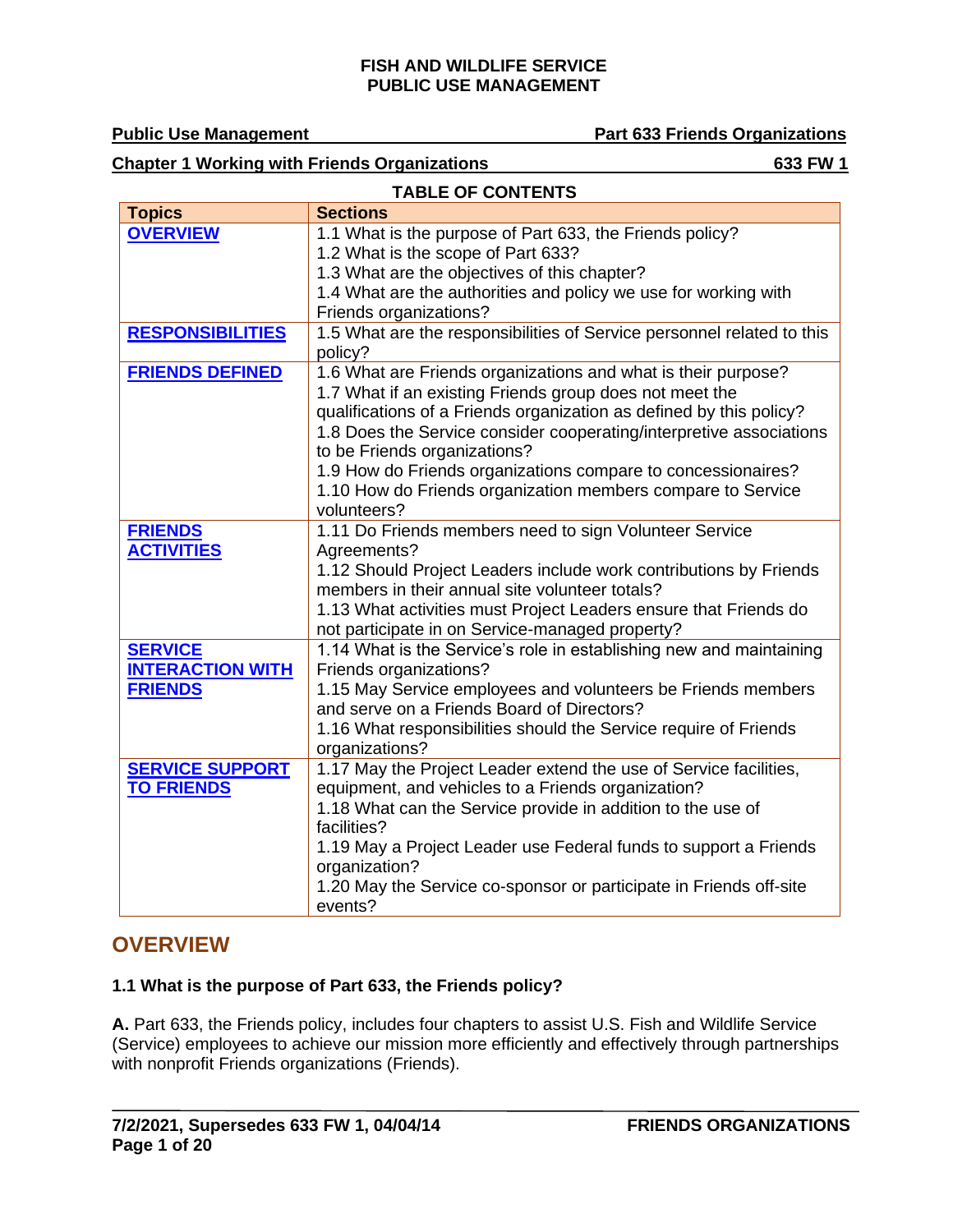## **Public Use Management Part 633 Friends Organizations**

#### **Chapter 1 Working with Friends Organizations 633 FW 1**

**B.** These chapters describe the policy, guidance, and administrative procedures for Service employees to establish partnerships and working relationships with Friends organizations.

**C.** While these chapters are written to implement specific provisions of the National Wildlife Refuge System Volunteer and Community Partnership Enhancement Act of 1998, and the National Fish Hatchery System Volunteer Act of 2006, they also provide direction and administrative procedures for other Service programs seeking to establish and work with Friends organizations.

**D.** The two Acts cited in section 1.1C above encourage the Service to:

**(1)** Enter into partnerships with non-Federal entities such as Friends organizations to promote public awareness of the resources of the National Wildlife Refuge and National Fish Hatchery Systems and facilitate public participation in the conservation of those resources, and

**(2)** Accept donations of funds and other contributions by people and organizations through partnerships with non-Federal entities such as Friends organizations.

### **1.2 What is the scope of Part 633?**

**A.** Although this policy is based on the Refuge and Hatchery System Friends partnership programs, it provides direction for all Service employees and program areas seeking to establish and work with Friends organizations.

**B.** Employees should also consult with their Regional Friends Coordinator/Regional Liaison for additional guidance when preparing a Friends Partnership Agreement, its supplemental agreement, and other attachments for questions beyond the scope of this policy.

### **1.3 What are the objectives of this chapter?** This chapter:

**A.** Identifies authorities for partnering and working with Friends organizations;

**B.** Describes the roles, responsibilities, and ethical considerations of Service employees working with Friends organizations;

**C.** Defines Friends and the difference between Friends and volunteer activities; and

**D.** Outlines Service expectations of Friends organizations.

### **1.4 What are the authorities and policy we use for working with Friends organizations?**

**A.** Following are the authorities for this policy:

**(1)** The Anadromous Fish Conservation Act [\(16 U.S.C. 757a-757g\)](https://uscode.house.gov/search/criteria.shtml), as amended.

**(2)** The Fish and Wildlife Act of 1956 (16 U.S.C. 741a-742j).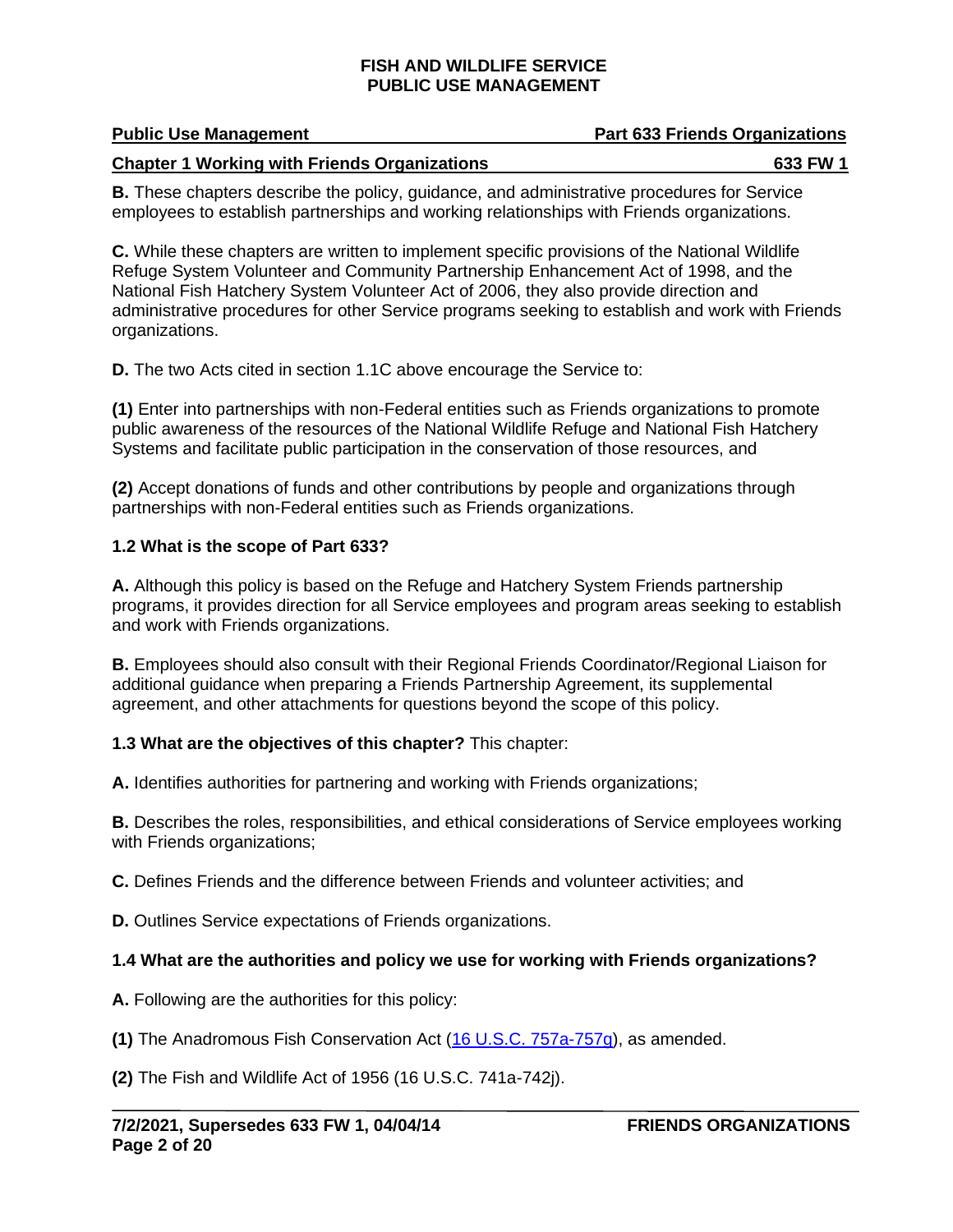| <b>Public Use Management</b>                        | <b>Part 633 Friends Organizations</b> |
|-----------------------------------------------------|---------------------------------------|
| <b>Chapter 1 Working with Friends Organizations</b> | 633 FW 1                              |

**(3)** The Fish and Wildlife Coordination Act of 1934 (16 U.S.C. 661-667e), as amended.

- **(4)** Lobbying with Appropriated Moneys (18 U.S.C. 1913).
- **(5)** The National Fish Hatchery System Volunteer Act of 2006 (16 U.S.C. 760aa, 1-4).

**(6)** The National Wildlife Refuge System Administration Act of 1966 (16 U.S.C. 668dd-ee), as amended.

**(7)** The National Wildlife Refuge System Volunteer and Community Partnership Enhancement Act of 1998 (16 U.S.C. 742f), as amended.

**(8)** The Refuge Recreation Act of 1962 (16 U.S.C. 460k - k-4), as amended.

**B.** We closely follow these Service policies while implementing the requirements in Part 633:

- **(1)** Coordination and Cooperative Work with State Fish and Wildlife Agencies [\(601 FW 7\)](https://www.fws.gov/policy/601fw7.html).
- **(2)** Appropriate Refuge Uses [\(603 FW 1\)](http://www.fws.gov/policy/603fw1.html).
- **(3)** Compatibility [\(603 FW 2\)](http://www.fws.gov/policy/603fw2.html).

## <span id="page-2-0"></span>**RESPONSIBILITIES**

**1.5 What are the responsibilities of Service personnel related to this policy?** See Table 1-1.

| These employees                                                                | Are responsible for                                                                                                                   |
|--------------------------------------------------------------------------------|---------------------------------------------------------------------------------------------------------------------------------------|
| A. The Director                                                                | Establishing national policy, guidance, and administrative<br>procedures for Service employees working with Friends<br>organizations. |
| <b>B. Chief, National Wildlife</b><br><b>Refuge System</b>                     | Providing national oversight of the Friends program.                                                                                  |
| C. Headquarters<br><b>Directorate Members and</b><br><b>Regional Directors</b> | (1) Ensuring compliance with policies when conducting<br>partnership activities with Friends organizations, and                       |
|                                                                                | (2) Encouraging relationships and mutually beneficial<br>partnerships with communities through Friends<br>organizations.              |
| <b>D. The National Friends</b>                                                 | (1) Providing leadership and direction for the overall                                                                                |
| <b>Program Coordinator</b>                                                     | program;                                                                                                                              |

**Table 1-1: Responsibilities for Friends Program**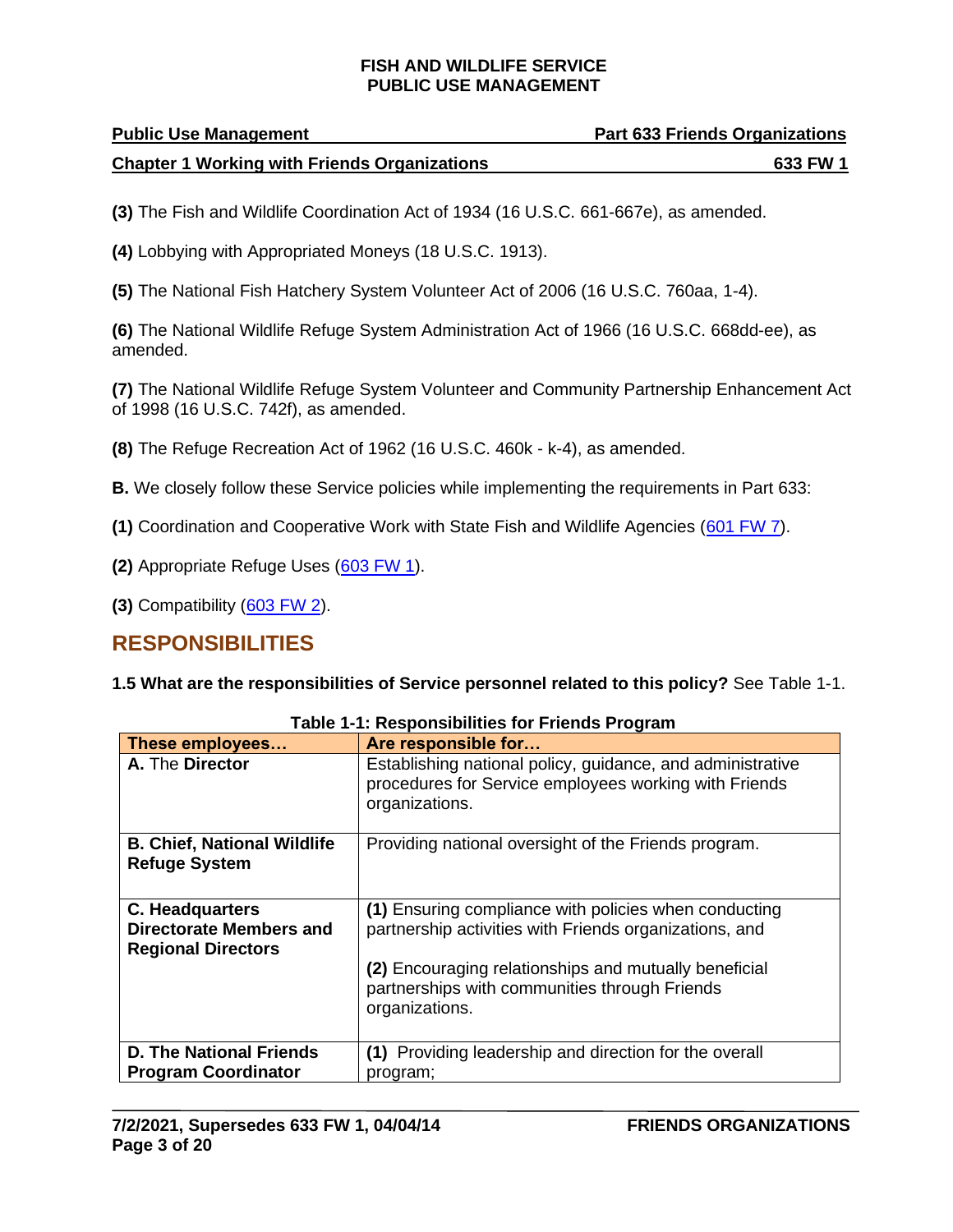| <b>Chapter 1 Working with Friends Organizations</b><br>633 FW 1              |                                                                                                                                                                                             |  |
|------------------------------------------------------------------------------|---------------------------------------------------------------------------------------------------------------------------------------------------------------------------------------------|--|
| These employees                                                              | Are responsible for                                                                                                                                                                         |  |
|                                                                              | (2) Providing expertise to other program areas seeking to<br>establish and maintain Friends organizations;                                                                                  |  |
|                                                                              | (3) Developing, coordinating, and disseminating Service<br>policy and standards of operations for the Friends program;                                                                      |  |
|                                                                              | (4) Providing guidance and technical assistance to field,<br>Regional offices, and other programs on the Friends<br>program;                                                                |  |
|                                                                              | (5) Developing, coordinating, managing, delivering, and<br>encouraging the growth of the program Servicewide;                                                                               |  |
|                                                                              | (6) Establishing and maintaining national partnerships to<br>support the Friends program;                                                                                                   |  |
|                                                                              | (7) Developing, coordinating, and managing training<br>programs and other support programs for the Friends<br>program;                                                                      |  |
|                                                                              | (8) Evaluating the progress of the Service's Friends<br>partnerships;                                                                                                                       |  |
|                                                                              | (9) Conducting annual program reviews for select stations;<br>and                                                                                                                           |  |
|                                                                              | (10) Maintaining an accurate and up to date list of all Friends<br>groups and verifying the list at least annually.                                                                         |  |
| <b>E. Regional Directors</b>                                                 | (1) Providing leadership for Friends partnerships in their<br>Regions and designating a Regional Friends Coordinator to<br>guide this function; and                                         |  |
|                                                                              | (2) Reviewing, approving, and signing Friends Partnership<br>Agreements and supplemental agreements with Friends<br>organizations or designating an employee to perform these<br>functions. |  |
| <b>F. Regional Friends</b><br><b>Coordinators (or</b><br>designated Regional | (1) Evaluating the progress of the Service's Friends<br>partnerships in their Regions;                                                                                                      |  |
| Liaisons)                                                                    | (2) Providing expertise to other program areas seeking to<br>establish and maintain Friends organizations;                                                                                  |  |
|                                                                              | (3) Assisting in implementing the national Friends program;                                                                                                                                 |  |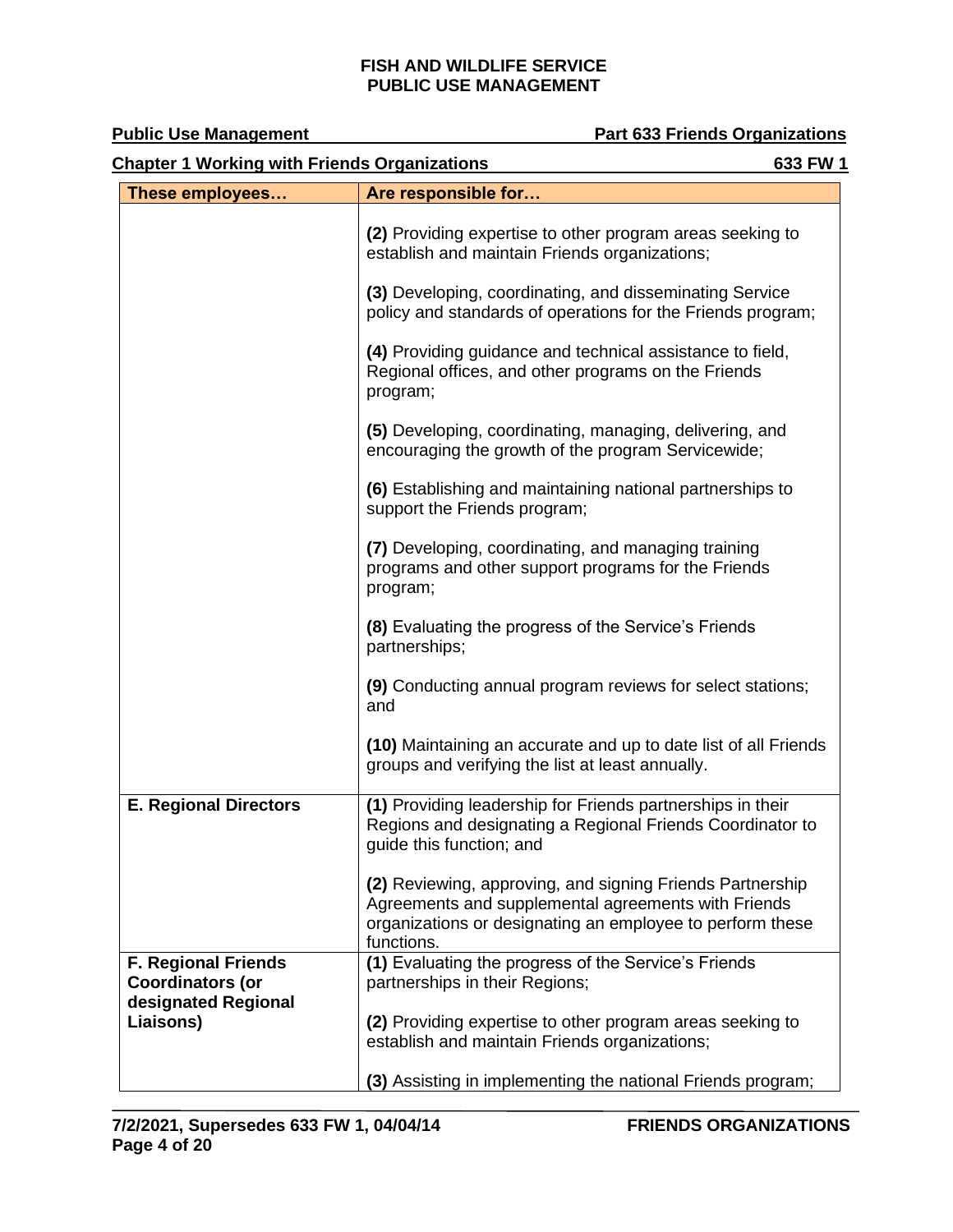**Public Use Management Constrainer Part 633 Friends Organizations** 

| <b>Chapter 1 Working with Friends Organizations</b><br>633 FW 1 |                                                                                                                                                                                                                   |  |
|-----------------------------------------------------------------|-------------------------------------------------------------------------------------------------------------------------------------------------------------------------------------------------------------------|--|
| These employees                                                 | Are responsible for                                                                                                                                                                                               |  |
|                                                                 | (4) Disseminating information to Friends, Project Leaders,<br>and Service Liaisons;                                                                                                                               |  |
|                                                                 | (5) Providing guidance and technical assistance to field<br>offices;                                                                                                                                              |  |
|                                                                 | (6) Suggesting training for Service employees and Friends in<br>their Regions;                                                                                                                                    |  |
|                                                                 | (7) Providing support to the Project Leaders and Friends<br>organizations in developing new and modifying existing<br>Friends Partnership Agreements;                                                             |  |
|                                                                 | (8) Providing support to ensure that partnership activities<br>comply with applicable ethics laws and regulations and<br>consulting with servicing Ethics Officials as needed;                                    |  |
|                                                                 | (9) Processing Friends Partnership Agreements for the<br>Regional Director's approval and signature;                                                                                                              |  |
|                                                                 | (10) Ensuring agreements within their Regions do not lapse<br>(see 633 FW 3); and                                                                                                                                 |  |
|                                                                 | (11) Maintaining an accurate and up to date list of all Friends<br>groups in their Regions and verifying it for accuracy on at<br>least an annual basis.                                                          |  |
| G. The Project Leader or<br><b>Designee</b>                     | (1) Serving as the Service Liaison with the Friends<br>organization or designating an employee to serve in that role<br>(see section 1.5G);                                                                       |  |
|                                                                 | (2) Assessing the needs of the Service site/program and<br>comparing them with the benefits and costs of partnering with<br>a Friends organization. To make this assessment, the Project<br>Leader must consider: |  |
|                                                                 | (a) Compatibility with Service site/program mission<br>and objectives,                                                                                                                                            |  |
|                                                                 | (b) Community involvement,                                                                                                                                                                                        |  |
|                                                                 | (c) Future plans for the site/program,                                                                                                                                                                            |  |
|                                                                 | (d) Funding, and                                                                                                                                                                                                  |  |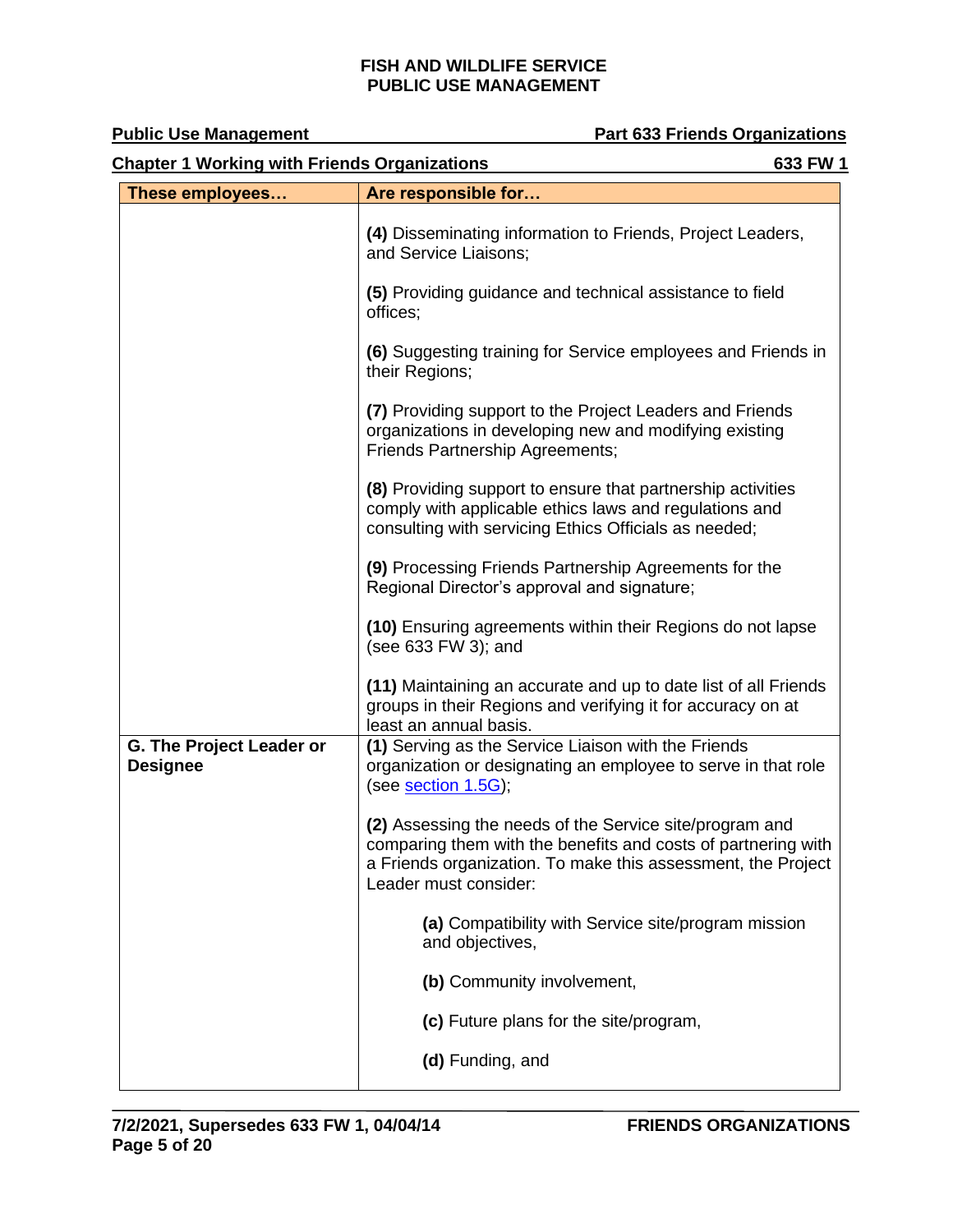| <b>Chapter 1 Working with Friends Organizations</b><br>633 FW 1 |                                                                                                                                                                                                                                                                                                                                                                                                                                                                                 |  |
|-----------------------------------------------------------------|---------------------------------------------------------------------------------------------------------------------------------------------------------------------------------------------------------------------------------------------------------------------------------------------------------------------------------------------------------------------------------------------------------------------------------------------------------------------------------|--|
| These employees                                                 | Are responsible for                                                                                                                                                                                                                                                                                                                                                                                                                                                             |  |
|                                                                 | (e) Staffing levels required to participate in and<br>sustain a Friends partnership;                                                                                                                                                                                                                                                                                                                                                                                            |  |
|                                                                 | (3) Working with the Friends organization to develop new or<br>modify an existing Friends Partnership Agreement and<br>seeking the assistance of the Regional Friends Coordinator/<br>Regional Liaison to do so, and sending the completed<br>agreement to the Regional Friends Coordinator/Regional<br>Liaison for review and to get the approval and the signature<br>of the Regional Director (see 633 FW 3);                                                                |  |
|                                                                 | (4) Annually orienting the Friends Board of Directors on the<br>Department of the Interior (Department), Service, program,<br>and site's mission, goals, objectives, scope of operations,<br>and the many programs that play a role at the site/program,<br>such as visitor services, biology, law enforcement,<br>maintenance, etc.;                                                                                                                                           |  |
|                                                                 | (5) Annually meeting with the Friends Board of Directors to<br>review and assess the effectiveness of the partnership as it<br>relates to the purpose, goals, objectives, roles, and<br>responsibilities outlined in the Friends Partnership<br>Agreement to ensure expectations are clear and realistic,<br>and to ensure it describes how Friends activities support the<br>site (or sites) or program. This includes performing annual<br>reviews as described in Exhibit 1; |  |
|                                                                 | (6) Disseminating information to Friends and Service<br>Liaisons;                                                                                                                                                                                                                                                                                                                                                                                                               |  |
|                                                                 | (7) Advising Friends on ways in which they can assist the<br>Service and maintaining regular communications with<br>Friends about the site/program operations;                                                                                                                                                                                                                                                                                                                  |  |
|                                                                 | (8) Working with the Friends on the ongoing development of<br>programs, activities, and projects that support the site's<br>annual work plans, Comprehensive Conservation Plans, and<br>other management plans;                                                                                                                                                                                                                                                                 |  |
|                                                                 | (9) Ensuring that the time Service staff members invest in the<br>partnership is efficient, effective, and sufficient;                                                                                                                                                                                                                                                                                                                                                          |  |
|                                                                 | (10) Helping identify and provide opportunities for the Friends<br>to develop skills that will increase their effectiveness and help<br>the organization assist the Service;                                                                                                                                                                                                                                                                                                    |  |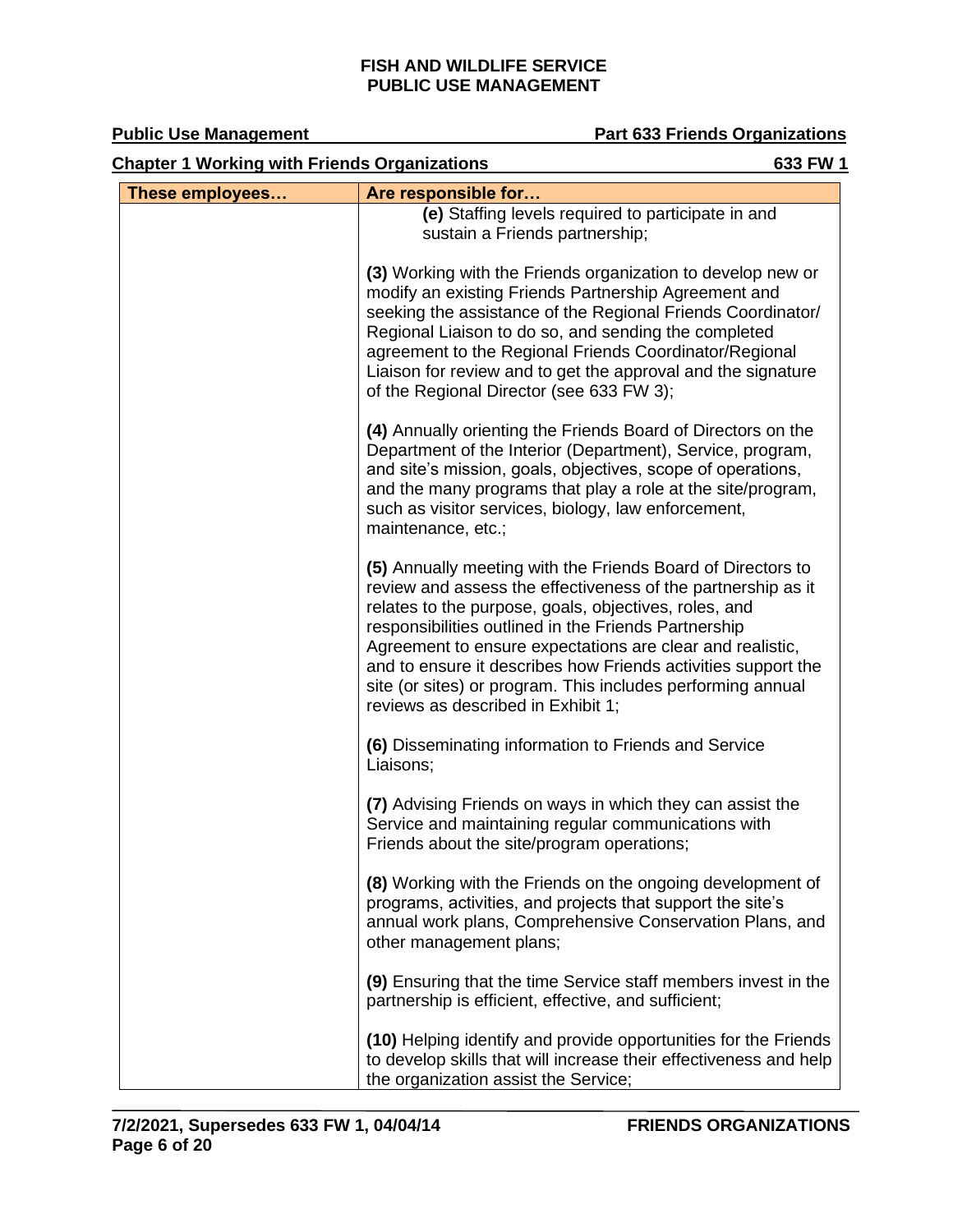**Public Use Management Constrainer Part 633 Friends Organizations** 

| <b>Chapter 1 Working with Friends Organizations</b><br>633 FW 1 |                                                                                                                                                                                                                                                                                                                                                                                                                                                                                                                                                                                                                                                                                                                                                                                                                                                             |  |
|-----------------------------------------------------------------|-------------------------------------------------------------------------------------------------------------------------------------------------------------------------------------------------------------------------------------------------------------------------------------------------------------------------------------------------------------------------------------------------------------------------------------------------------------------------------------------------------------------------------------------------------------------------------------------------------------------------------------------------------------------------------------------------------------------------------------------------------------------------------------------------------------------------------------------------------------|--|
| These employees                                                 | Are responsible for                                                                                                                                                                                                                                                                                                                                                                                                                                                                                                                                                                                                                                                                                                                                                                                                                                         |  |
|                                                                 | (11) Helping identify and provide opportunities for training<br>and skill development for themselves as well as for the<br>designated Service Liaison that will improve the Service's<br>effectiveness in working with Friends partnerships;                                                                                                                                                                                                                                                                                                                                                                                                                                                                                                                                                                                                                |  |
|                                                                 | (12) Helping identify opportunities for recognition of Friends<br>accomplishments and ensuring Friends are included in<br>recognition functions;                                                                                                                                                                                                                                                                                                                                                                                                                                                                                                                                                                                                                                                                                                            |  |
|                                                                 | (13) Ensuring that Friends sales items, publications, and<br>other services or programs are consistent with the Friends<br>Partnership Agreement, and the mission, goals, and<br>objectives of the Service;                                                                                                                                                                                                                                                                                                                                                                                                                                                                                                                                                                                                                                                 |  |
|                                                                 | (14) Ensuring that the Friends have a current and valid<br>Friends Partnership Agreement and, as applicable,<br>Fundraising Agreement in place, which clearly identifies and<br>describes fundraising activities the Friends will conduct to<br>carry out their mission to support the Service site or program<br>prior to any fundraising taking place. Some fundraising<br>activities may require a separate Fundraising Agreement<br>when certain dollar thresholds are anticipated;                                                                                                                                                                                                                                                                                                                                                                     |  |
|                                                                 | (15) Ensuring that all net funds collected on Service-<br>managed property through direct solicitation activities by<br>Friends are deposited in the appropriate Service Contributed<br>Funds Account (CFA) for which the funds were generated<br>(e.g., Gifts account, Community Partnership Enhancement<br>Donation Receipt account). This requirement does not apply<br>to donations collected by Friends through indirect<br>solicitations (e.g., donation box), nature store revenue,<br>memberships, or any fundraising activities conducted off<br>Service property (see 633 FW 4 and 212 FW 8 Donations,<br><b>Fundraising and Solicitation). In addition, Project Leaders are</b><br>responsible for reporting back to the Friends group on an<br>annual basis regarding funds deposited into the CFA to<br>ensure accountability for all parties; |  |
|                                                                 | (16) Annually verifying that the Friends maintain an active<br>tax-exempt status under Section $501(c)(3)$ of the Internal<br>Revenue Code;                                                                                                                                                                                                                                                                                                                                                                                                                                                                                                                                                                                                                                                                                                                 |  |
|                                                                 | (17) Requesting and reviewing the Friends' annual report,<br>which must include, at a minimum, annual total expenditures                                                                                                                                                                                                                                                                                                                                                                                                                                                                                                                                                                                                                                                                                                                                    |  |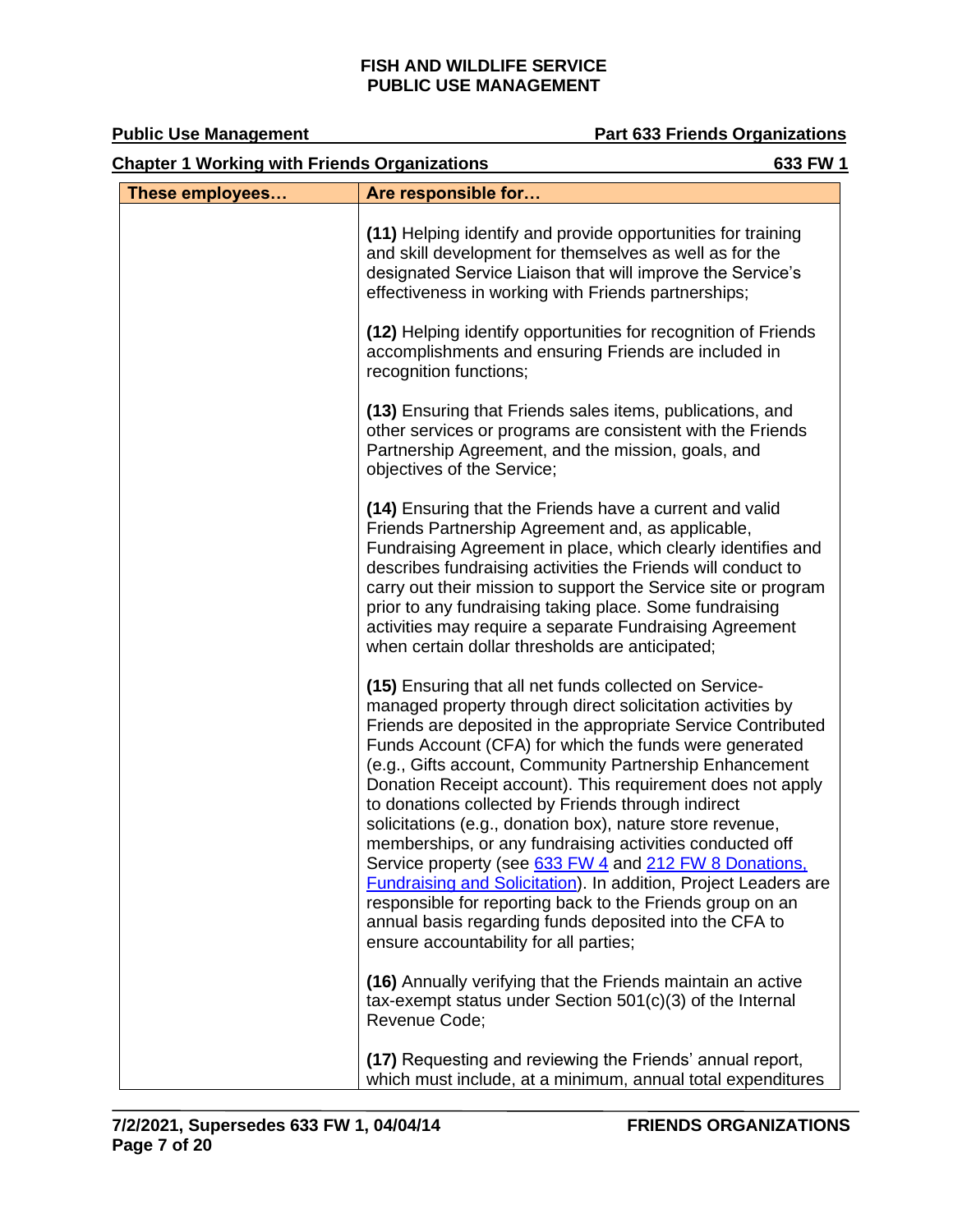<span id="page-7-0"></span>

| <b>Chapter 1 Working with Friends Organizations</b><br>633 FW 1                                                                 |                                                                                                                                                                                                                                                                                                                                                                                                                                                                     |  |
|---------------------------------------------------------------------------------------------------------------------------------|---------------------------------------------------------------------------------------------------------------------------------------------------------------------------------------------------------------------------------------------------------------------------------------------------------------------------------------------------------------------------------------------------------------------------------------------------------------------|--|
| These employees                                                                                                                 | Are responsible for                                                                                                                                                                                                                                                                                                                                                                                                                                                 |  |
|                                                                                                                                 | and revenues and the current number of members (if<br>applicable);                                                                                                                                                                                                                                                                                                                                                                                                  |  |
|                                                                                                                                 | (18) As part of annual reporting, providing requested data<br>about the Friends organization to the Regional or National<br>Friends Coordinator, or both;                                                                                                                                                                                                                                                                                                           |  |
|                                                                                                                                 | (19) Ensuring compliance with applicable ethics laws and<br>regulations in all Friends-related activities and consulting<br>with their servicing Ethics Official when potential ethics<br>issues arise. Note that Friends organizations are<br>considered a prohibited source under applicable ethics gift<br>regulations and Service employees are subject to<br>limitations on the acceptance of food, entertainment, and<br>other gifts from prohibited sources; |  |
|                                                                                                                                 | (20) Ensuring that Friends obtain and hold insurance for<br>certain specialized activities (e.g., water-related activities,<br>use of live wildlife at an event, selling food);                                                                                                                                                                                                                                                                                     |  |
|                                                                                                                                 | (21) Attending Friends meetings, as a Service employee,<br>when the Friends require information or support to carry out<br>the joint activities described in the Friends Partnership<br>Agreement; and                                                                                                                                                                                                                                                              |  |
|                                                                                                                                 | (22) Conducting quarterly reviews, which include confirming<br>accuracy of board and staff contact lists as well as observing<br>discussions of budgeted versus actual expenses.                                                                                                                                                                                                                                                                                    |  |
| H. Service Liaisons (may<br>be the Project Leader or a<br>staff person they designate<br>to serve as liaison to the<br>Friends) | (1) Working closely with the Friends to provide regular<br>communication and coordination of mutually developed<br>programs and projects;                                                                                                                                                                                                                                                                                                                           |  |
|                                                                                                                                 | (2) Disseminating information to the Friends that could help<br>them achieve mutual goals and objectives of the partnership;                                                                                                                                                                                                                                                                                                                                        |  |
|                                                                                                                                 | (3) Working with other staff members to provide the Friends<br>with updates and presentations on activities associated with<br>the site/program;                                                                                                                                                                                                                                                                                                                    |  |
|                                                                                                                                 | (4) Attending Friends meetings, as a Service employee,<br>when the Friends require information or support to carry out<br>the joint activities described in the Friends Partnership<br>Agreement;                                                                                                                                                                                                                                                                   |  |
|                                                                                                                                 | (5) Ensuring that Friends board members complete and sign                                                                                                                                                                                                                                                                                                                                                                                                           |  |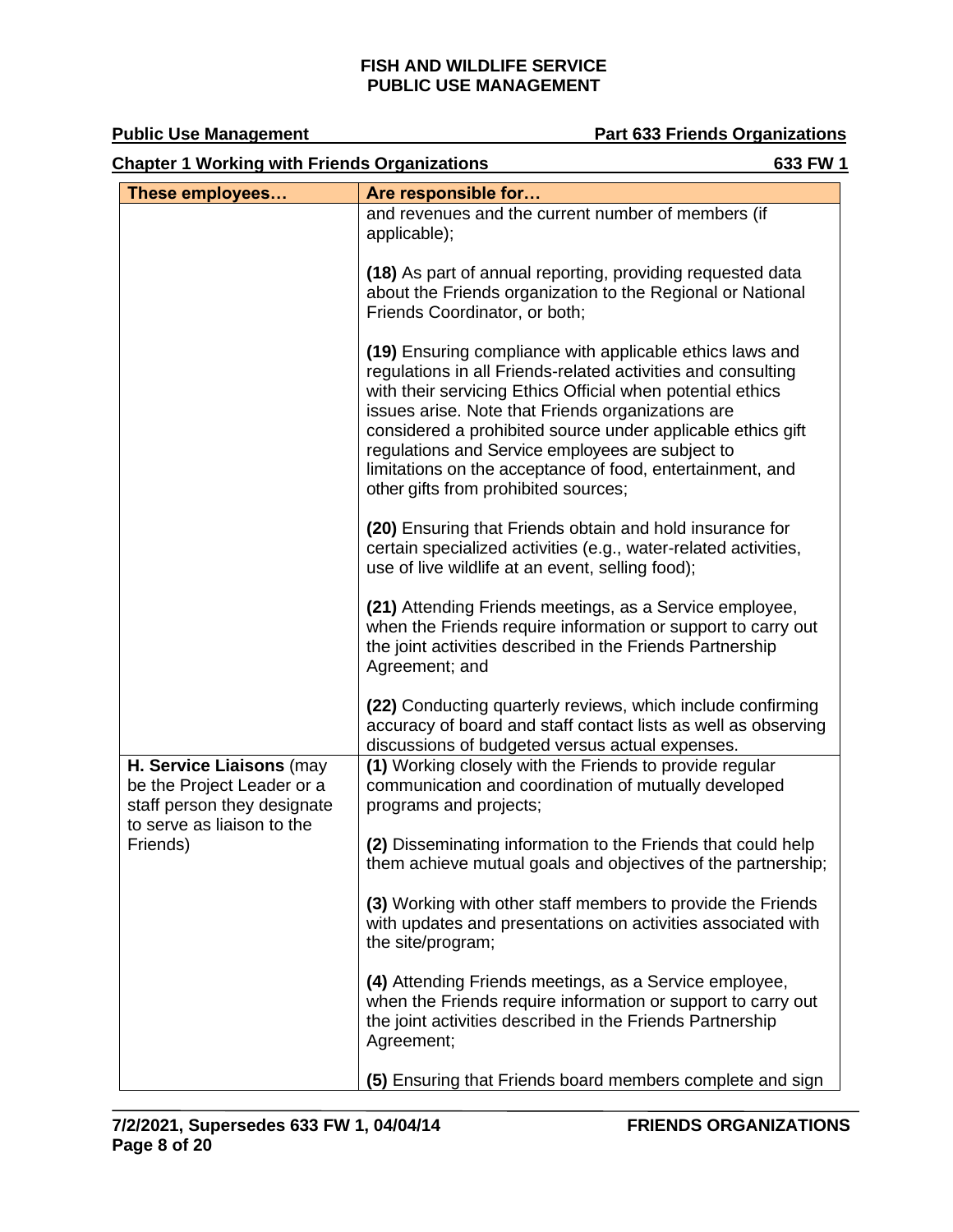| <b>Chapter 1 Working with Friends Organizations</b><br>633 FW 1 |                                                                                                                                                                                                                                                                                                                                                                                                                                                                     |  |
|-----------------------------------------------------------------|---------------------------------------------------------------------------------------------------------------------------------------------------------------------------------------------------------------------------------------------------------------------------------------------------------------------------------------------------------------------------------------------------------------------------------------------------------------------|--|
| These employees                                                 | Are responsible for                                                                                                                                                                                                                                                                                                                                                                                                                                                 |  |
|                                                                 | a Volunteer Service Agreement (Optional Form (OF) 301A),<br>where applicable and ensuring that the scope of the<br>volunteer services (duties) to be performed are accurately<br>described in the "description of service to be performed"<br>section of the agreement;                                                                                                                                                                                             |  |
|                                                                 | (6) Assessing fulfillment of the Friends Partnership<br>Agreement;                                                                                                                                                                                                                                                                                                                                                                                                  |  |
|                                                                 | (7) Assessing routine operation of any nature store to ensure<br>consistency with Service policies (see 633 FW 4);                                                                                                                                                                                                                                                                                                                                                  |  |
|                                                                 | (8) Providing the Friends organization with information about<br>training and grant opportunities to facilitate the<br>accomplishment of the goals of the partnership;                                                                                                                                                                                                                                                                                              |  |
|                                                                 | (9) Working closely with their supervisor or Project Leader to<br>identify and attend training that will build skills and improve<br>their effectiveness in working with the Friends organization;                                                                                                                                                                                                                                                                  |  |
|                                                                 | (10) Ensuring compliance with applicable ethics laws and<br>regulations in all Friends-related activities and consulting with<br>their servicing Ethics Official when potential ethics issues<br>arise. Note that Friends organizations are considered a<br>prohibited source under applicable ethics gift regulations and<br>Service employees are subject to limitations on the<br>acceptance of food, entertainment, and other gifts from<br>prohibited sources; |  |
|                                                                 | (11) Briefing Project Leaders and other staff regularly on<br>Friends activities and projects; and                                                                                                                                                                                                                                                                                                                                                                  |  |
|                                                                 | (12) Planning and coordinating opportunities to recognize<br>Friends for their accomplishments and achievements for the<br>Service, while ensuring the proper use of Service-<br>appropriated funds.                                                                                                                                                                                                                                                                |  |
| <b>I. Servicing Ethics Officials</b>                            | (1) Working closely with Regional Friends Coordinators<br>and Project Leaders to assist with partnership training<br>activities that involve ethics topics;                                                                                                                                                                                                                                                                                                         |  |
|                                                                 | (2) Conducting an ethics review of significantly<br>modified Friends Partnership Agreements;                                                                                                                                                                                                                                                                                                                                                                        |  |
|                                                                 | (3) Providing ethics training to Service employees who<br>work closely with Friends organizations to provide                                                                                                                                                                                                                                                                                                                                                        |  |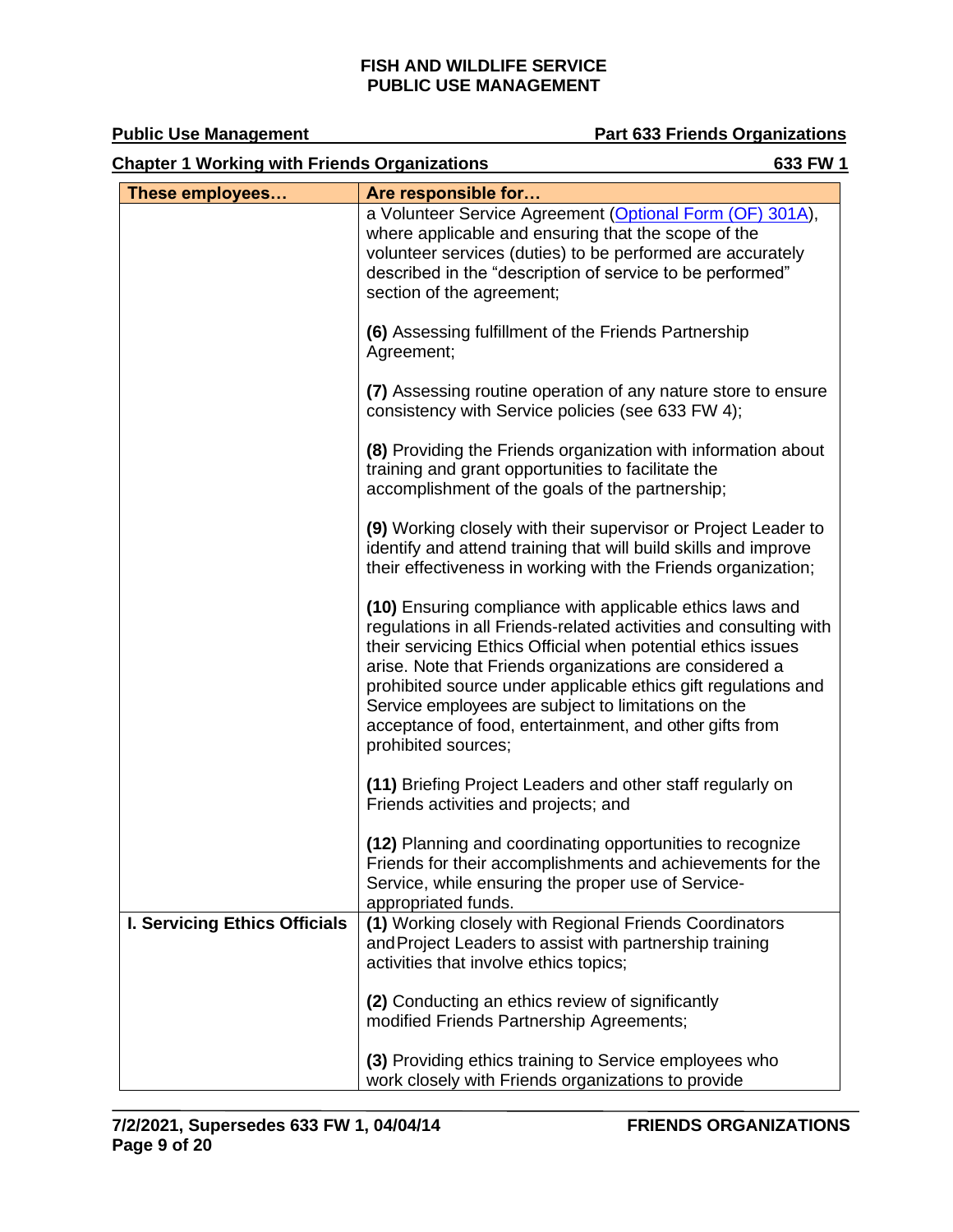**Public Use Management Part 633 Friends Organizations** 

| <b>Chapter 1 Working with Friends Organizations</b> |                                                                                                                                                                                                                                                                                                                                                   | 633 FW 1 |
|-----------------------------------------------------|---------------------------------------------------------------------------------------------------------------------------------------------------------------------------------------------------------------------------------------------------------------------------------------------------------------------------------------------------|----------|
| These employees                                     | Are responsible for                                                                                                                                                                                                                                                                                                                               |          |
|                                                     | information on the ethics laws applicable to working with<br>partner organizations; and                                                                                                                                                                                                                                                           |          |
|                                                     | (4) Providing guidance and support to ensure that<br>partnership activities comply with applicable ethics laws<br>and regulations. Ethics reviews also include guidance on<br>complying with all ethics laws and regulations, including<br>gift rules applicable to accepting food, entertainment, and<br>other gifts from Friends organizations. |          |

## <span id="page-9-0"></span>**FRIENDS DEFINED**

#### <span id="page-9-1"></span>**1.6 What are Friends organizations and what is their purpose?**

**A.** The Service partners with many types of nonprofit organizations, but Friends organizations are unique. The primary purpose of Friends organizations is to bring non-governmental assistance to the Service through volunteer efforts, private contributions, community outreach, and other activities. We further define them by the following qualifications:

**(1)** Friends are independent organizations that have tax-exempt status under Section 501(c)(3) of the Internal Revenue Code.

**(2)** Friends are established with an organizational mission of supporting the purposes and objectives of a Service site (or sites) or program with which they are affiliated.

**(3)** Friends cooperate with the Service under an approved and current Friends Partnership Agreement (and often a supplemental agreement) that defines and describes the scope of the partnership.

**(4)** Friends most commonly support a single Service site, but may support multiple Service sites, offices, or programs.

**(5)** Friends organizations may participate in programs, training, grant opportunities, and other activities that are specific to Service Friends groups (i.e., Regional and national workshops, Friends Academy, etc.).

**B**. Friends organizations are most commonly formed and managed primarily by community volunteers and provide many vital volunteer services to the Service, including community outreach; coordinating special events; developing and delivering educational, interpretive, and other visitor services programs; coordinating volunteers; and conducting habitat restoration and biological and maintenance program support. While performing these functions on behalf of the Service, Friends are considered Service volunteers and must work under an approved Volunteer Service Agreement (OF 301A).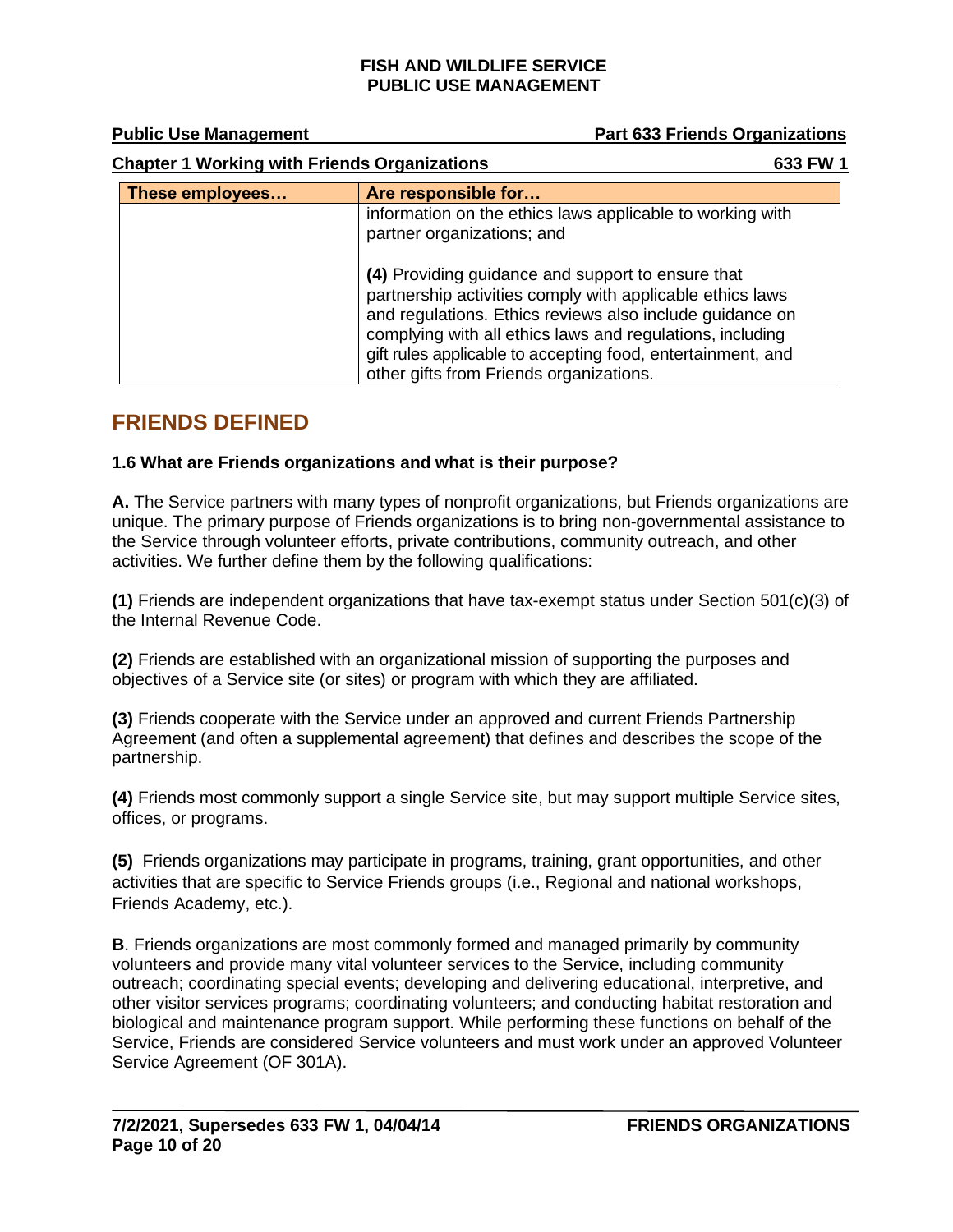#### **Chapter 1 Working with Friends Organizations 633 FW 1**

**C.** Members of Friends organiz**a**tions may engage in lobbying, in general following section 501(c)(3) of the Internal Revenue Code for tax-exempt organizations, but they are prohibited from lobbying when they are actively working as a Service volunteer as well as while they are representing the Friends organization on Service property. Friends are also prohibited from using direct or indirect appropriated Federal funds, resources, or other Federal support to conduct any lobbying activities. When volunteering for the Service, Friends members must comply with Service and Departmental policies (see [sections 1.11,](#page-12-1) [1.12B,](#page-13-0) and [1.17\)](#page-17-0). See the example below.

> Jake Smith works once a week maintaining trails as a Service volunteer. He is also a Friends member and restocks books in the bookstore for the site's Friends organization. He wants to call his Congresswoman to lobby for funds to build a larger visitor center. He can do this as a Friends member, but he cannot do it while volunteering for the Service or on Service-managed property. He also cannot report the time he spends contacting the Congresswoman as Service volunteer hours.

#### **1.7 What if an existing group does not meet the qualifications of a Friends organization as defined by this policy?**

**A.** This policy clearly defines the Service's unique relationship with Friends organizations and establishes policy for staff working with Friends through Friends Partnership Agreements. We value opportunities to work cooperatively with other types of partners in wildlife conservation. Other partners may be nonprofit organizations, volunteer groups, cooperating associations, or coalitions of organizations that may have broader landscape or single-species missions. Some may even support multiple partners whose missions or management objectives are not the same as the Service's. Our partnerships with Friends are unique and different from other wildlife conservation partnerships because Friends are established with an organizational mission of supporting the purposes and objectives of a Service site (or sites) or program with which they are affiliated.

**B.** Those partners that do not meet the definition of a Friends organization in this chapter will need special consideration from Project Leaders to define the partnership through other instruments, such as a Memorandum of Understanding, Cooperative Agreement, Volunteer Service Agreement, etc.

**1.8 Does the Service consider cooperating/interpretive associations to be Friends organizations?** Although cooperating associations were formed in the early years of the Friends program and some still exist today, new cooperating associations are rarely, if ever, formed today as Friends organizations. The Service's relationship with existing cooperating associations is not affected by this policy unless tho[se](#page-9-1) groups meet the definition of Friends as described in section 1.6A and the relationship is described through a Friends Partnership Agreement. If an existing cooperating association's activities are beyond the scope of Friends activities described in this policy, we may need to redefine the relationship as something other than a Friends partnership.

## **Public Use Management Part 633 Friends Organizations**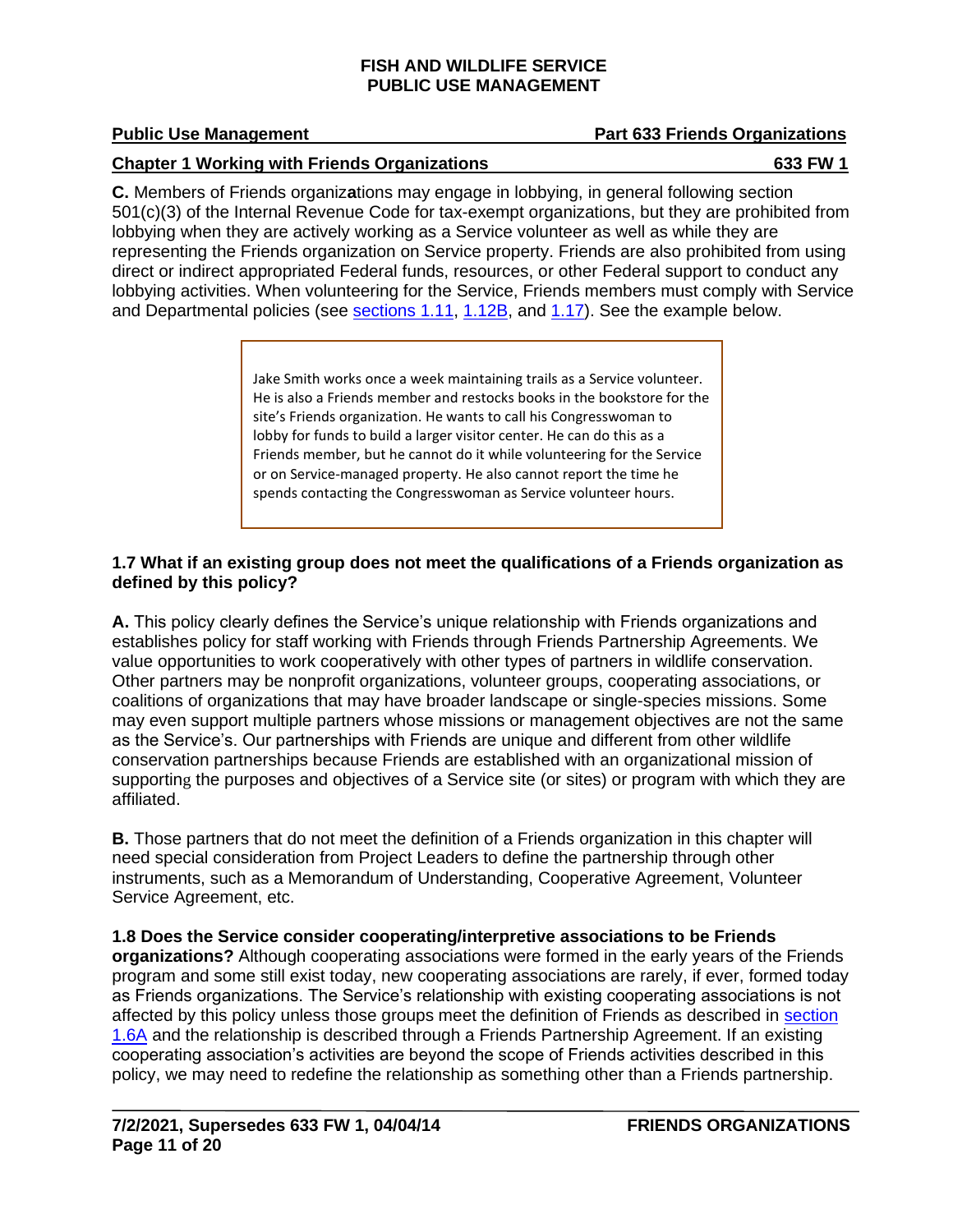| <b>Public Use Management</b>                        | <b>Part 633 Friends Organizations</b> |
|-----------------------------------------------------|---------------------------------------|
| <b>Chapter 1 Working with Friends Organizations</b> | 633 FW 1                              |

**1.9 How do Friends organizations compare to concessionaires?** Friends organizations and concessionaires are very different from each other and must be treated as such.

**A.** A concessionaire is any person, corporation, or organization operating a commercial visitor services business for monetary gain or profit under a concession contract (awarded after competition) for the recreational, educational, or interpretive enjoyment of the visiting public. We award concessions contracts only where public visitation is sufficient for a sustainable venture and additional recreational opportunities are necessary for the full enjoyment of the public.

**B.** While a nonprofit organization could apply for and be awarded a concession contract, the mission work of Service Friends organizations is on behalf of the Service. A Friends organization is not a concessionaire, which is a private entity that undertakes activities for monetary gain or profit.

#### **1.10 How do Friends organization members compare to Service volunteers?**

**A.** Friends members often perform the same functions as our volunteers. For example, they may lead environmental education programs and site tours, help with biological programs, conduct community outreach, and staff special events. Individual Friends are considered Service volunteers when engaged in these activities, on or off-site, under the supervision of the Service and with an approved Volunteer Service Agreement that clearly describes the duties and location of the volunteer activity (also see [section 1.11](#page-12-1) and [150 FW 1,](https://www.fws.gov/policy/150fw1.html) Policies, Procedures, and Responsibilities for Volunteers).

<span id="page-11-0"></span>**B.** Friends organization members may participate in some activities that cannot be done by Service volunteers. Friends organizations may perform work associated with lobbying, soliciting donations, administering games of chance, and the operation or administration of the organization. When performing these activities, Friends cannot represent themselves as Service employees (see [section 1.12B\)](#page-13-0). Additionally, Friends organizations are prohibited by law from using appropriated Federal funds, resources, or support to conduct lobbying activities. The Friends organization has the discretion to count those hours in some other way (e.g., as its own community service hours).

**C.** Our work with Friends organizations must comply with the following gambling, lobbying, and fundraising policies and laws:

- **(1)** [50 CFR 27.85,](https://www.ecfr.gov/) Gambling;
- **(2)** 5 CFR Part 735, Employee Responsibilities and Conduct;
- **(3)** 41 CFR 101-20.306, Management of Buildings and Grounds;
- **(4)** [18 U.S.C. 1913,](https://uscode.house.gov/search/criteria.shtml) Lobbying with Appropriated Moneys; and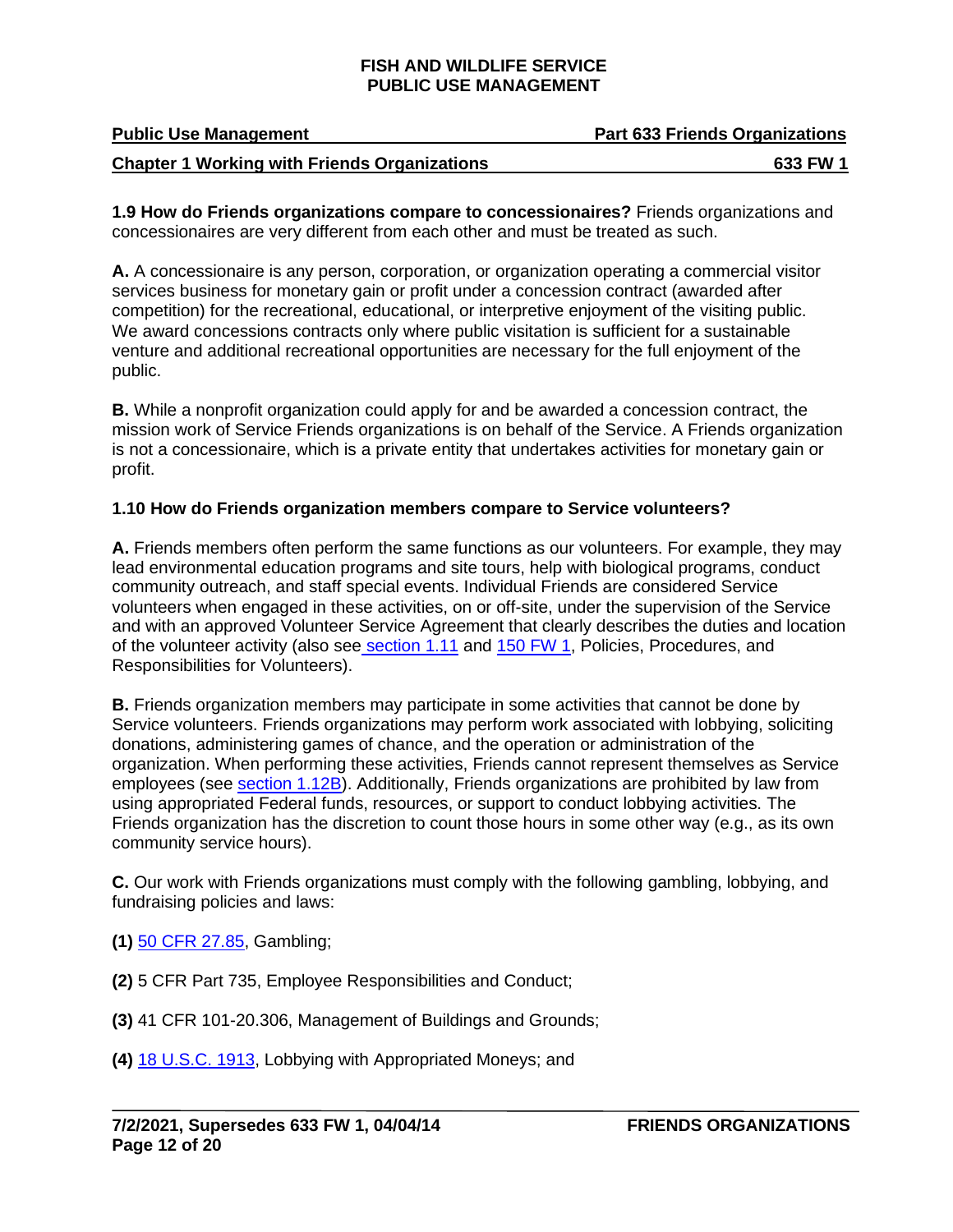| <b>Public Use Management</b>                        | <b>Part 633 Friends Organizations</b> |
|-----------------------------------------------------|---------------------------------------|
| <b>Chapter 1 Working with Friends Organizations</b> | 633 FW 1                              |

**(5)** [374 DM 6,](https://www.doi.gov/elips/browse) Donations Guidelines.

## <span id="page-12-0"></span>**FRIENDS ACTIVITIES**

<span id="page-12-1"></span>**1.11 Do Friends members need to sign Volunteer Service Agreements?** Individual Friends members who work in an official Service volunteer capacity (see [section 1.12\)](#page-12-2) must complete a Volunteer Service Agreement (OF 301A). The Volunteer Service Agreement covers the individual volunteer for tort claims under the Federal Tort Claims Act provisions (28 U.S.C. 2671) and for injuries under the Federal Employees Compensation Act (5 U.S.C. 81). There are several elements to a Volunteer Service Agreement that require careful attention (also see [150 FW 1-3](https://www.fws.gov/policy/manuals/part.cfm?series=100&seriestitle=EXTERNAL%20RELATIONS%20AND%20OUTREACH%20SERIES#150)*[,](https://www.fws.gov/policy/manuals/part.cfm?series=100&seriestitle=EXTERNAL%20RELATIONS%20AND%20OUTREACH%20SERIES#150)* Volunteer Services Program):

**A.** Each individual Friend must fill out a Volunteer Service Agreement before beginning volunteer work in an official Service volunteer capacity. The Agreement is not intended as a blanket volunteer agreement for Friends organizations. For tort claims and injuries, the Volunteer Service Agreement only covers volunteers as individuals, not the entity of the Friends organization.

**B.** It is the responsibility of Service employees to ensure that the scope of the volunteer services (duties) the volunteer will perform are accurately described in the "description of service to be performed" section of the agreement. Failure to complete this section of the agreement with the appropriate amount of detail could result in legal complications if there is a tort claim or injury.

**C.** Volunteer Service Agreements are effective for up to 1 year, and must be reviewed and modified annually and any time a change is made to the volunteer's scope of work, including (but not limited to) the use of equipment, assignment locations, and physical activity requirements. Keeping the agreement up to date is important to ensure fair protection for tort claims and injuries, especially as the complexity of the volunteer assignment increases.

#### <span id="page-12-2"></span>**1.12 Should Project Leaders include work contributions by Friends members in their annual site volunteer totals?**

**A.** Yes, Project Leaders should include Friends members' and Friends employees' work contributions in their annual volunteer totals only when they are performing official Service volunteer activities, on or off Service-managed property, under an approved Volunteer Service Agreement. Official Service volunteer activities may include, but are not limited to:

**(1)** Leading Service environmental education programs and site tours;

**(2)** Helping with Service biological and maintenance programs;

**(3)** Planning, conducting, or staffing community outreach activities and special events on behalf of the Service;

**(4)** Staffing Service visitor centers and special events;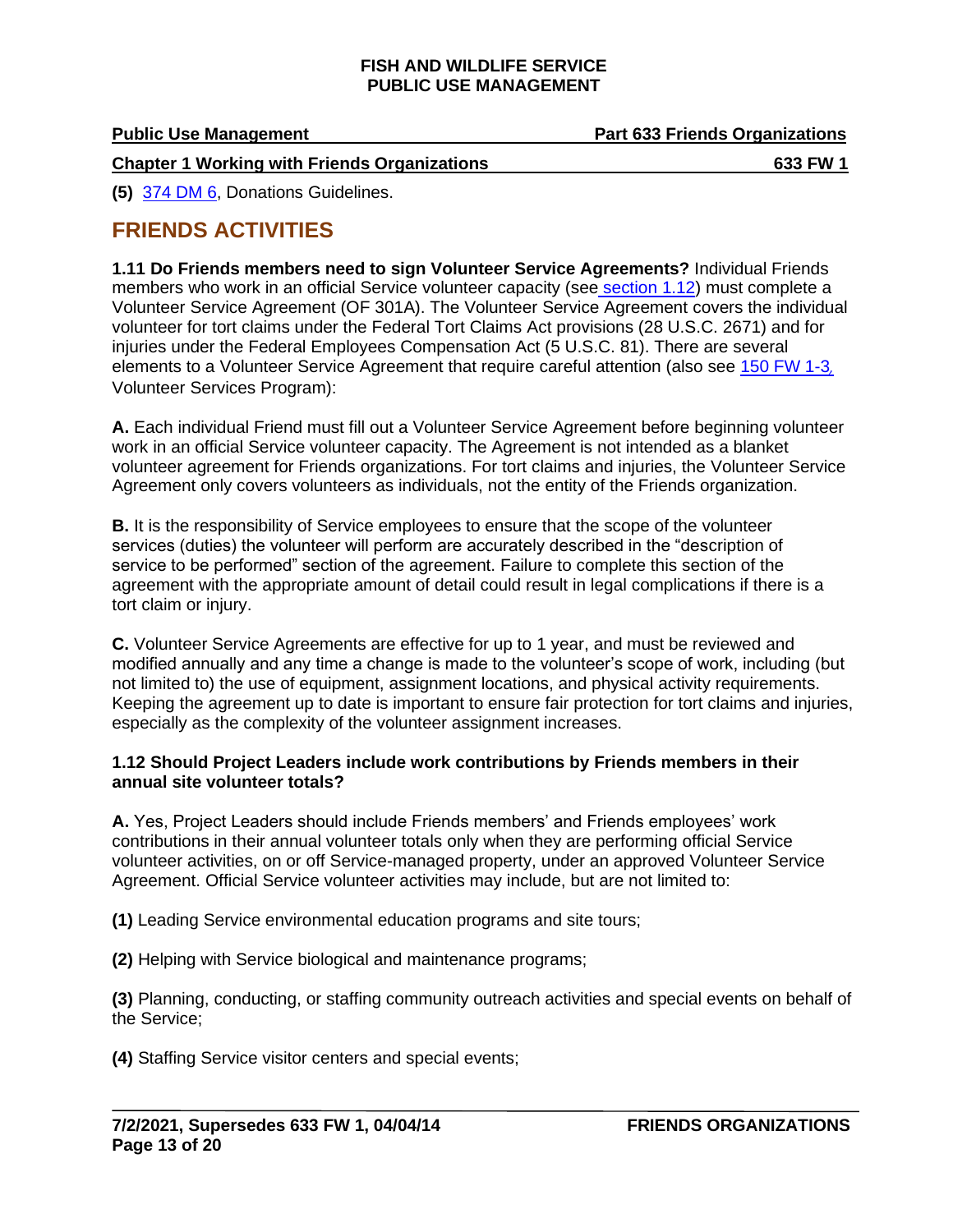| <b>Public Use Management</b>                        | <b>Part 633 Friends Organizations</b> |
|-----------------------------------------------------|---------------------------------------|
| <b>Chapter 1 Working with Friends Organizations</b> | 633 FW 1                              |

**(5)** Implementing grant projects in support of joint goals of the Friends organization and the Service;

**(6)** Attending training and conferences that will be beneficial to the Service and are approved by the Project Leader; and

<span id="page-13-2"></span>**(7)** General board meetings when the agenda is focused on the direct support of the Service or joint goals and not the operation or administration of the Friends organization (see [section 1.12C\)](#page-13-1).

<span id="page-13-0"></span>**B.** Project Leaders must not include as official Service volunteer hours the time Friends spend on any activities that neither Service employees nor Service volunteers are permitted to do and are not in direct support of the Service mission (see [section 1.15C\)](#page-15-0). These prohibited activities include:

**(1)** *Lobbying*: Influencing or attempting to influence Members of Congress or any government official on legislation. Legislation includes action by Congress, any State legislature, any local council, or similar governing body, with respect to acts, bills, resolutions, or similar items, or by public referendum, ballot initiative, constitutional amendment, or similar procedure (see [section](#page-11-0)  [1.10B\)](#page-11-0).

**(2)** *Soliciting donations:* Commonly referred to as "fundraising," soliciting for donations includes seeking donated funds or other non-monetary or in-kind gifts such as services, items, and real property from a non-Federal entity, group, or individual without consideration or an exchange of value (see [section 1.10B\)](#page-11-0).

**(3)** *Administering games of chance or gambling:* Examples include, but are not limited to, raffles for a fee, door prizes for a fee, lotteries, BINGO, etc. (see [section 1.10B](#page-11-0) and 633 FW 4).

<span id="page-13-1"></span>**C.** As stated in [section 1.12A\(7\),](#page-13-2) we cannot include activities for operation and administration of a nonprofit organization as volunteer services. Examples of operation and administration include, but are not limited to: serving on a Friends Board of Directors; the administration of a Board of Directors and its employees; completing State and Federal nonprofit requirements, such as writing bylaws and applying for tax-exempt status under Section 501(c)(3) of the Internal Revenue Code; board meetings that are focused on the business and management of the board and organization, the operation and administration of a nature store; developing organizational documents, executing business transactions, and completing grant applications on behalf of Friends; maintaining the Friends website or social media sites; and creating newsletters.

#### **1.13 What activities must Project Leaders ensure that Friends do not participate in on Service-managed property?** Project Leaders must not:

**A.** Involve Friends in law enforcement activities;

**B.** Involve Friends in any Service administrative functions that are sensitive in nature, such as employee hiring, discipline, or other activities that would require access to personnel files or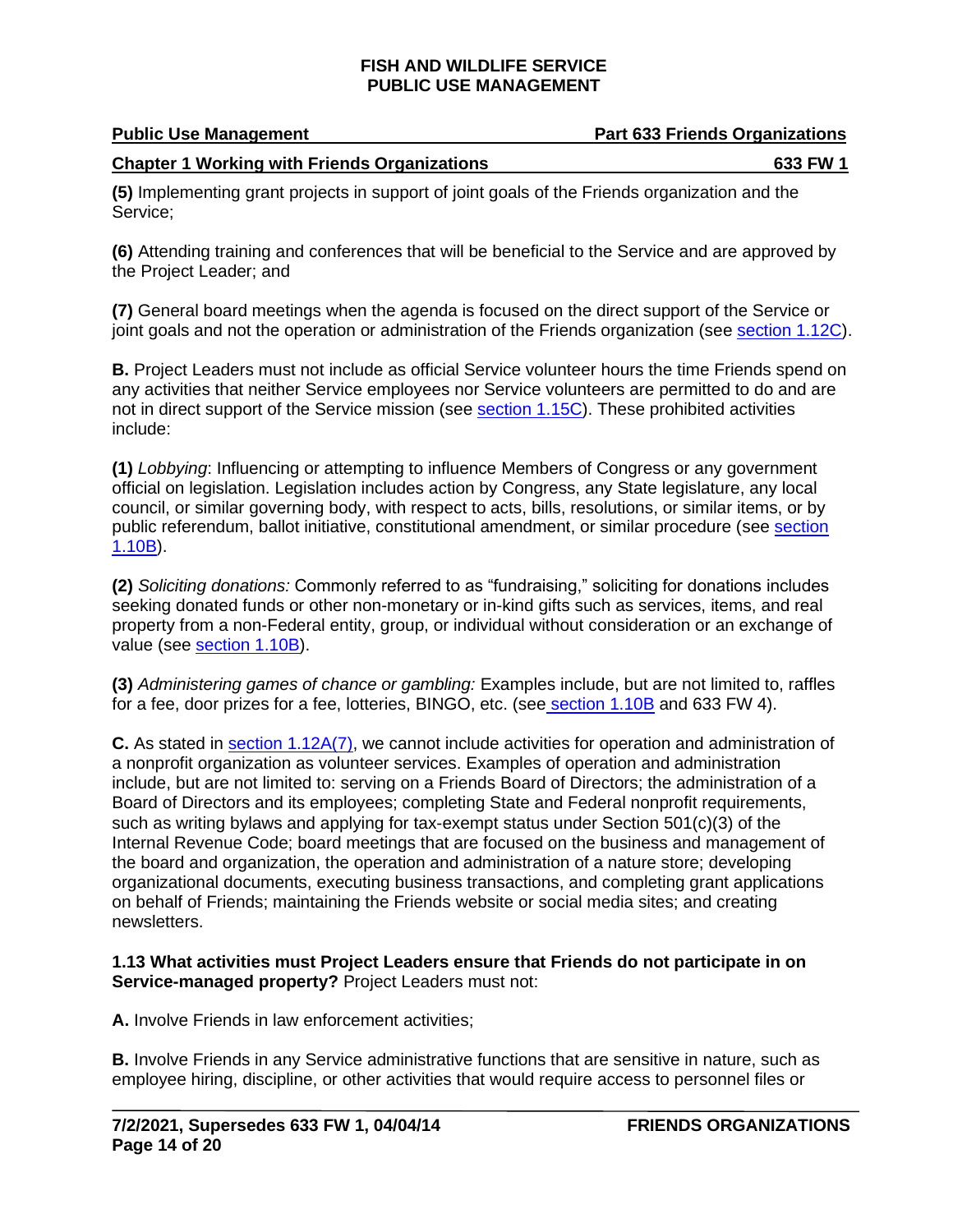| <b>Public Use Management</b>                        | <b>Part 633 Friends Organizations</b> |
|-----------------------------------------------------|---------------------------------------|
| <b>Chapter 1 Working with Friends Organizations</b> | 633 FW 1                              |

materials protected by the Privacy Act;

**C.** Involve Friends in hazardous activities without proper certifications;

**D.** Permit Friends to participate in lobbying and games of chance on Service property;

**E.** Allow Friends to participate in and promote activities that are inconsistent with the National Wildlife Refuge System Improvement Act, Departmental and Service policies, and the objectives or purposes of the Service site or program with which they are affiliated; or

**F.** Allow Friends to influence decision-making processes related to fish and wildlife management that may be inconsistent with the Service's compliance with State laws and regulations or affect our timely coordination and consultation with the States on the acquisition and management of national wildlife refuges (see [601 FW 7,](https://www.fws.gov/policy/601fw7.html) Coordination and Cooperative Work with State Fish and Wildlife Agencies).

# <span id="page-14-0"></span>**SERVICE INTERACTION WITH FRIENDS**

**1.14 What is the Service's role in establishing new and maintaining Friends organizations?**  Although we may actively encourage the formation of Friends organizations to assist us in attaining our mission, the Service and its employees are prohibited from actually forming Friends organizations (e.g., formally recruiting citizens to fill board positions, completing Internal Revenue Service (IRS) applications, developing organizational documents). Members of the public must form Friends organizations, and their formation must comply with the requirements of applicable State and Federal laws regarding incorporation, charitable status, etc. However, Service employees may provide certain resources to help in establishing and maintaining Friends organizations. For example, Service employees may:

**A.** Provide office space and help with organizing and hosting Friends meetings, including consulting with interested citizens about the Service's interest in establishing a Friends organization or providing information about vacant board positions;

**B.** Provide information, technical assistance, training, and mentoring to the board to increase the effectiveness of the Friends organization or the Service-Friends partnership, or both;

**C.** Engage the Friends organization in strategic planning opportunities for the partnership to help identify joint projects between the Service and Friends (e.g., general board meetings or special retreats, Service annual work planning meetings, Service staff meetings). Employees can find guidance for possible projects by reviewing appropriate management and planning documents (e.g., Comprehensive Conservation Plans, Visitor Services Plans);

**D.** Provide a variety of support services to Friends at local, State, regional, and national levels;

**E.** Provide opportunities for recognition of Friends organizations; and

**F.** Participate in Friends activities, programs, services, projects, and meetings that help meet the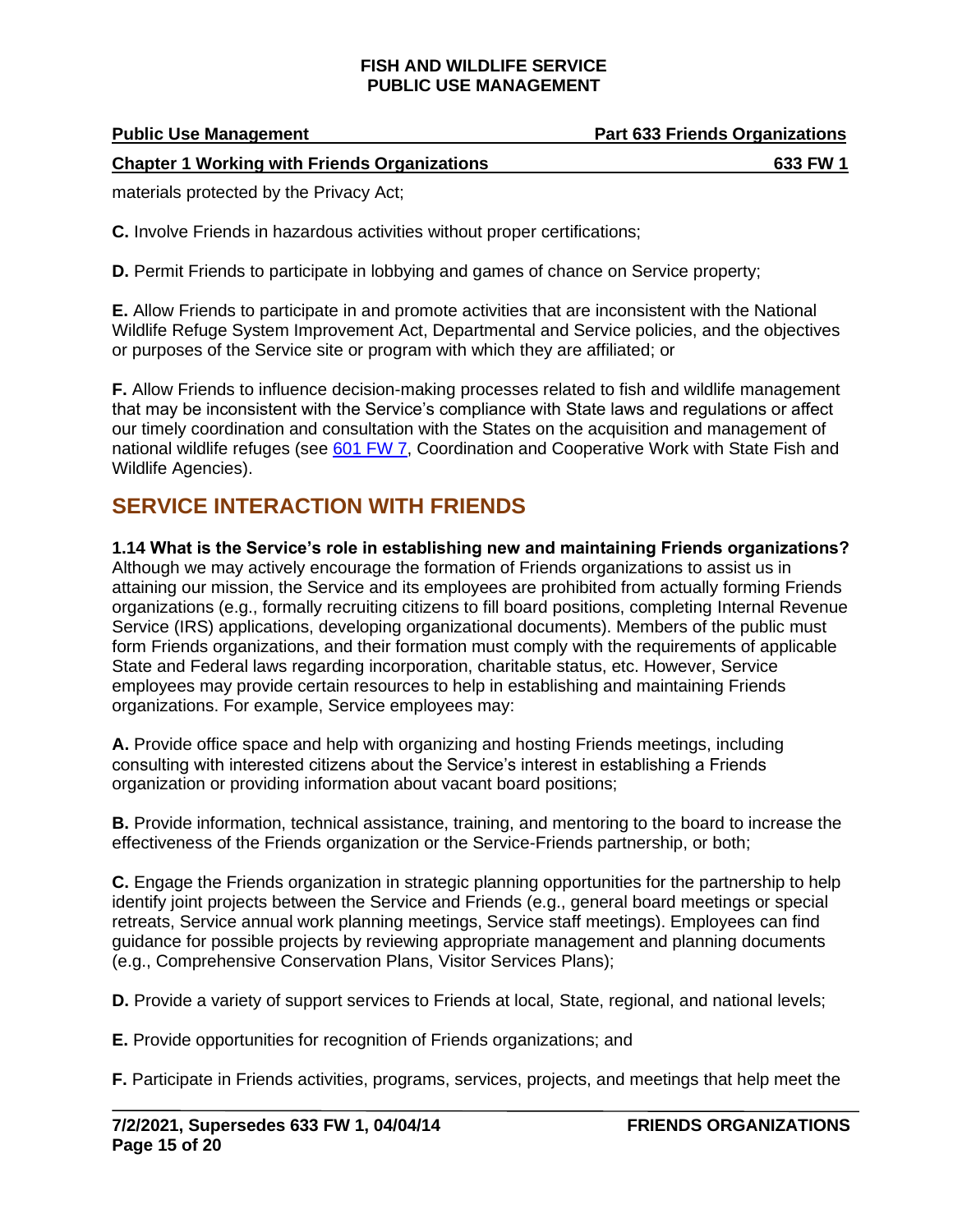## **Public Use Management Part 633 Friends Organizations**

#### **Chapter 1 Working with Friends Organizations 633 FW 1**

joint goals of the partnership, whether on or off-site, except when they contain the prohibited activities we describe in [section 1.12B.](#page-13-0) Service employees remain subject to applicable ethics laws and regulations, including, but not limited to, the Standards of Conduct for Employees of the Executive Branch and the Department's supplemental regulations when performing these duties.

#### **1.15 May Service employees and volunteers be Friends members and serve on a Friends Board of Directors?**

### **A. Service employees may:**

**(1)** Be members of Friends organizations, pay membership dues, and participate in membership votes in their personal capacity (as a private citizen on their own time). Service employees, even in their personal capacity, must avoid participating in any Friends activities that could be a conflict of interest with the employee's official duties and are required to obtain ethics approval prior to engaging in certain outside work or activities (including certain volunteer roles) with Friends organizations. Examples of Friends organization participation that may raise ethics concerns may include serving on a Friends Board, making financial or administrative decisions for Friends groups, or negotiating/executing contracts on behalf of the Friends group. For more information, contact your servicing Ethics Official and see [212 FW](https://www.fws.gov/policy/212fw4.html) 4.

**(2)** Serve on Friends committees in an official capacity, subject to managerial approval and ethics review, as long as those committees are not involved in lobbying, games of chance, solicitation of donations, or the operation and administration of the organization (see [section 1.12B\)](#page-13-0). Committees are a way for employees to assist in the mutual goals of the partnership. Certain official capacity participation may be limited by ethics or other restrictions and Service employees should obtain additional approval before serving on Friends committees in an official capacity.

### **B. Service volunteers may:**

**(1)** Be members of Friends organizations, serve on a Friends Board of Directors, pay membership dues, and participate in membership votes in their personal capacity (as a private citizen on their own time). Service volunteers who are Federal employees should consult their ethics officials for additional guidance on their volunteer activities.

**(2)** Perform volunteer work for the Friends organization as a Service volunteer as long as the work supports mutual goals of the partnership under an approved Volunteer Service Agreement and meets the guidance on volunteer work contributions in [section 1.12.](#page-12-2)

**C.** When participating in Friends organizations, Service employees must comply with applicable Federal ethics laws and regulations and the Department's supplemental regulations.

<span id="page-15-0"></span>**1.16 What responsibilities should the Service require of Friends organizations?** The Service should require that Friends organizations:

**A.** Work with the Service to achieve the purposes defined in the Friends Partnership Agreement and any supplemental agreements and ensure that the time Service site staff invest in the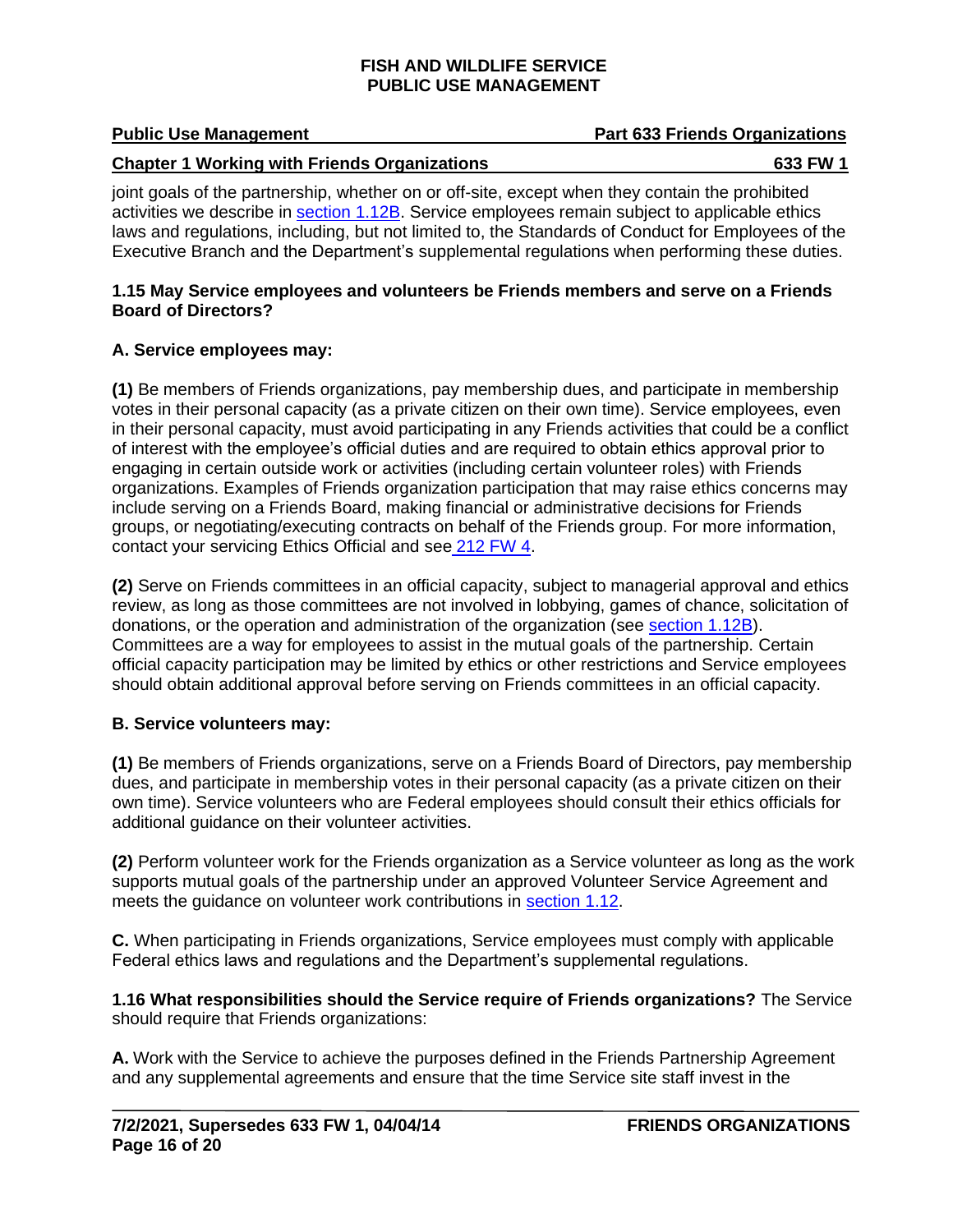| <b>Public Use Management</b>                        | <b>Part 633 Friends Organizations</b> |
|-----------------------------------------------------|---------------------------------------|
| <b>Chapter 1 Working with Friends Organizations</b> | 633 FW 1                              |

partnership is efficient, effective, and sufficient.

**B.** Work with the Service to ensure the Friends Partnership Agreement is current and approved and maintain current tax-exempt status under Section 501(c)(3) of the Internal Revenue Code and State laws.

**C.** Work with the Service to regularly assess compliance with Friends program policies and procedures, effectiveness of internal controls, and accountability for revenues, donations, and expenditures.

**D.** Independently manage the legal, financial, personnel, and administrative activities and responsibilities of the organization (see 633 FW 2).

**E.** Identify a Friends Liaison, typically the president or other board member, to facilitate communication with the Project Leader or Service Liaison about Friends activities and projects.

**F.** Coordinate with the Project Leader or Service Liaison on all activities, programs, services, and projects related to meeting the joint goals of the partnership.

**G**. Notify and invite the Project Leader or Service Liaison to Board of Directors and committee meetings that require Service information and support to carry out joint activities.

**H.** Ensure that Friends members and their employees do not act in any way that leads to the public perception that they are Service employees. This does not keep Friends from conducting routine volunteer services (as a Service volunteer), such as working in a visitor center or performing interpretive activities.

**I.** Ensure appropriate identification (e.g., logo shirt, name badge) of Friends members and Friends employees while acting on behalf of the Friends organization on Service-managed property.

**J.** Avoid any implication in all of its activities that the Service endorses a particular commercial product, political position, or fundraising activity (see 633 FW 4).

<span id="page-16-0"></span>**K.** Transfer all net funds collected through activities that directly solicit donations (e.g., silent auction, plant sale, benefit event) on Service-managed property directly to the Project Leader to be deposited in the appropriate Service Contributed Funds Account (e.g., Gifts account, Community Partnership Enhancement Donation Receipt account) (see 633 FW 4).

**L.** Display a sign that identifies nature stores as nonprofit activities of the Friends organization in support of or on behalf of the Service site/program (see 633 FW 4).

**M.** Cooperate in Service efforts to comply with Departmental and Service policies, procedures, and standards regarding ethics laws and regulations, and provide information to Service employees regarding Friends meetings, events, and activities to assist them in complying with ethics laws and regulations, including the Standards of Ethical Conduct for Employees of the Executive Branch.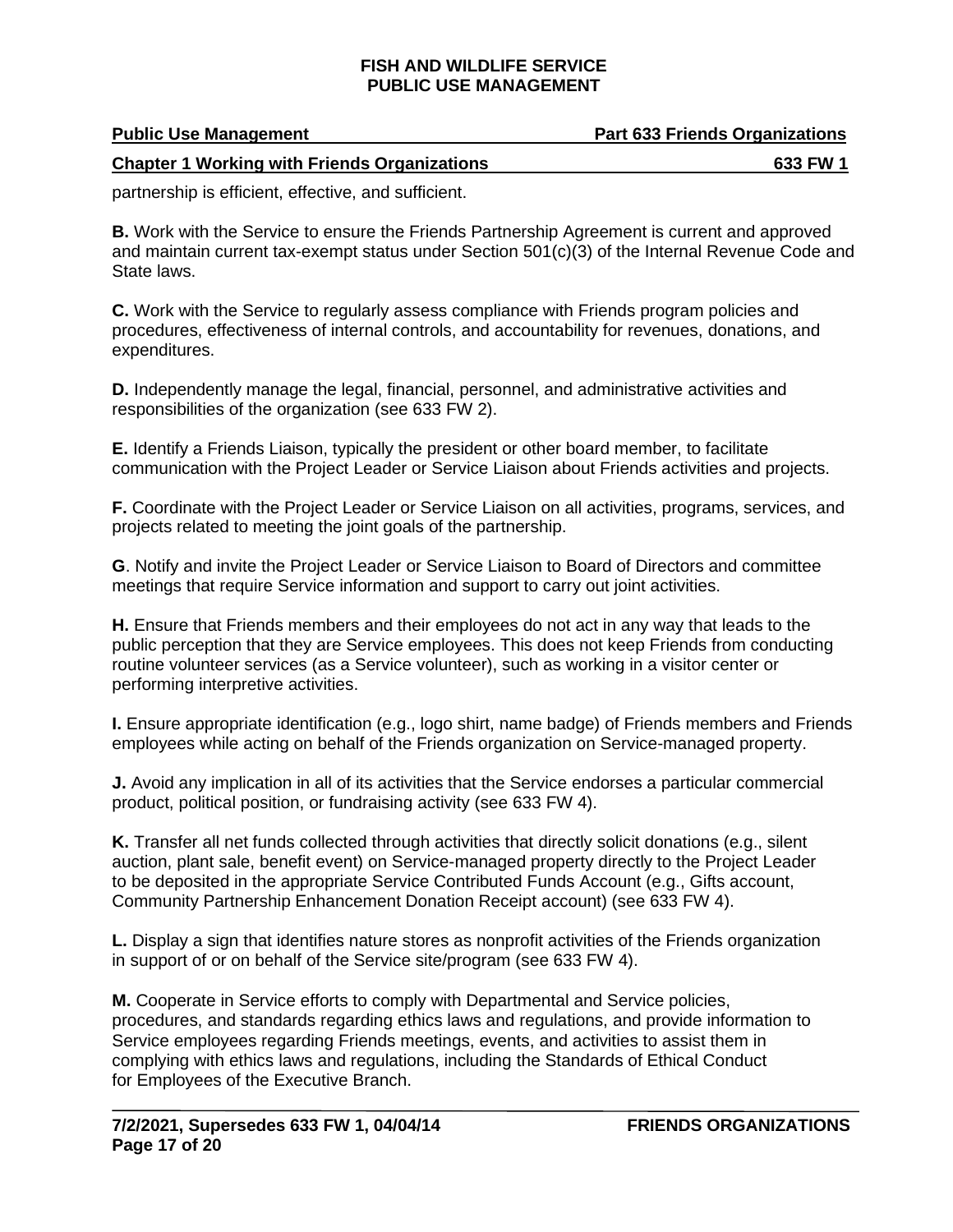# **Public Use Management Part 633 Friends Organizations**

**Chapter 1 Working with Friends Organizations 633 FW 1**

## **SERVICE SUPPORT TO FRIENDS**

<span id="page-17-0"></span>**1.17 May the Project Leader extend the use of Service facilities, equipment, and vehicles to a Friends organization?** Yes, Friends may use Service facilities, equipment, and vehicles consistent with Service and Departmental policies and guidelines and as mutually agreed upon within an approved Friends Partnership Agreement.

**A.** Departmental policies and guidelines prohibit Friends organizations from using appropriated Federal funds and Federal facilities and equipment, including, but not limited to, Governmentprovided office space, vehicles, telephones, computers, printers, faxes, or copy machines to conduct lobbying activities. For example, Friends meetings that are held to discuss influencing a Member of Congress or specific legislation must not be held in Government-provided meeting space, and emails must not be composed on Government-provided or Friends-owned computers on Service-managed property. The same applies for administering games of chance (see section [1.10B,](#page-11-0) [1.12B,](#page-13-0) and 633 FW 4).

**B.** Friends use of Government facilities and equipment (access to non-public areas, federallycontrolled information systems, etc.) must comply with Homeland Security Presidential Directives (HSPD) that mandate common identification standards for Federal employees, volunteers, Friends, and contractors before they can use the facilities, equipment, or information. Friends representatives may need to obtain Federal security clearances to conduct the business of the Friends organization on Service-managed property and equipment.

**C.** When working as an official Service volunteer, Friends may operate Government-owned vehicles to assist the Service in carrying out Service programs under an approved Volunteer Service Agreement [\(OF 301A\)](https://www.gsa.gov/forms-library/volunteer-service-agreement-natural-and-cultural-resources). Friends, when serving as volunteers in Government-owned vehicles, either driving or as passengers, may represent their Friends organization as it relates to the mutual goals of the Service and the organization, but they must not engage in any prohibited activities while operating Government-owned vehicles (see [section 1.12B,](#page-13-0) 633 FW 4, and [320 FW](https://www.fws.gov/policy/320fw3.html)  [3, Motor Vehicle Use\)](https://www.fws.gov/policy/320fw3.html).

**D.** The Project Leader must ensure that the Friends organization is providing reasonable care, maintenance, and housekeeping of the Service property/facilities/equipment they are using.

**E.** The Project Leader may allow the Friends organization to alter Service facilities through redesign, renovation, or construction, with prior approval, to carry out new sales, storage, or routine work. If the redesign, renovation, or construction is extensive, the terms of such renovation and use should be described and approved in the Friends Partnership Agreement. All permanent improvements a Friends organization makes to Service facilities become the property of the Service. Nonpermanent or portable improvements belonging to the Friends organization remain the organization's property. The Project Leader may require Friends to repair any damages made to Service facilities as a result of the installation of nonpermanent improvements.

**F.** The Project Leader retains the right to have emergency access to all Service facilities that Friends organizations use.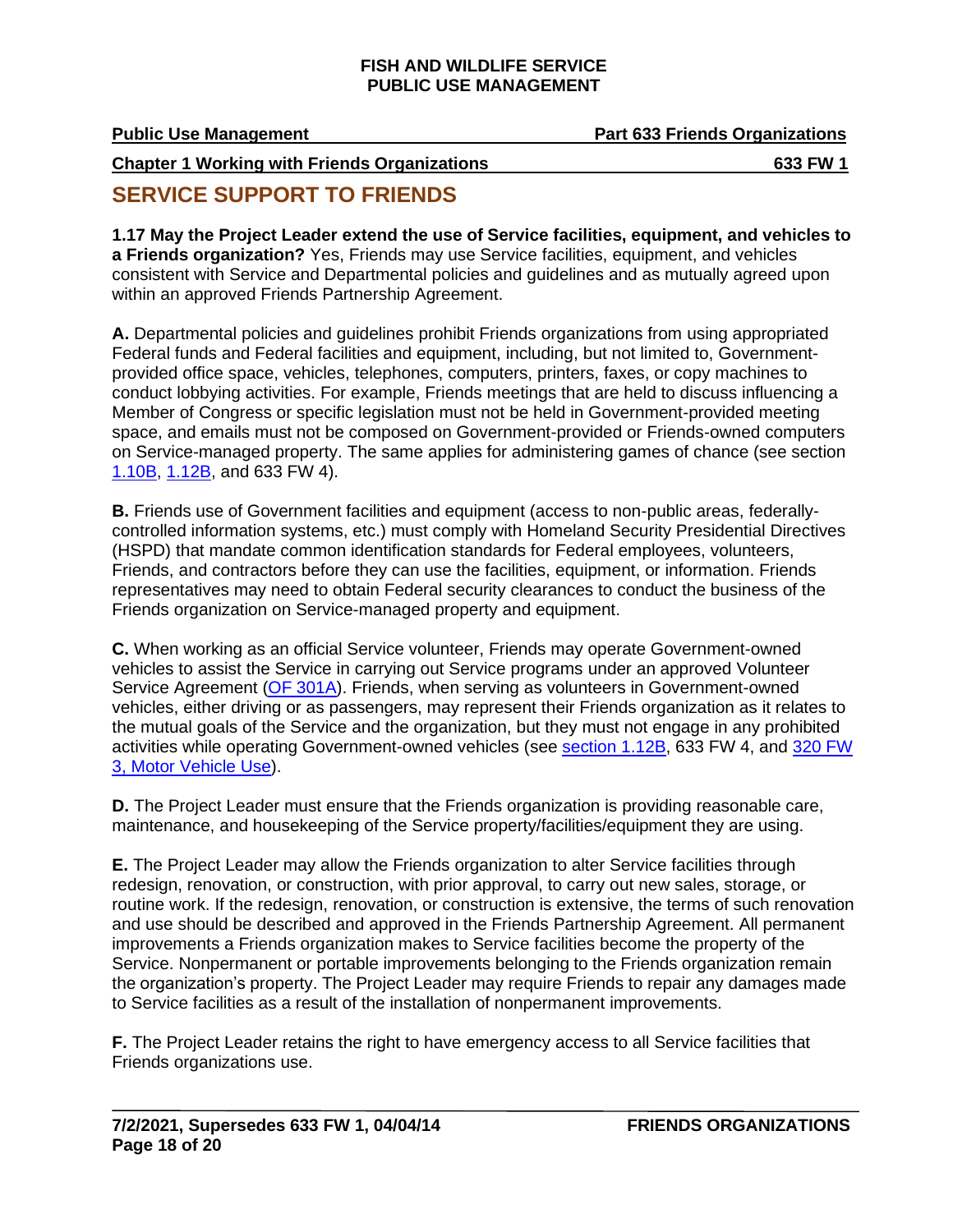#### **Chapter 1 Working with Friends Organizations 633 FW 1**

**G.** The Project Leader may withdraw the use of land or withdraw, modify, or relocate facilities, equipment, or vehicles from Friends at any time for management or emergency reasons. Whenever possible, the Project Leader should give the Friends organization a 60-day written notice and meet with the Friends President or Executive Director beforehand to discuss relocation options or the decision to withdraw, and to give the organization the opportunity to address the reasons leading to that action. Project Leaders should give strong consideration to the loss of business income the organization may incur as a result of the withdrawal and make every possible attempt to remedy the situation.

**1.18 What can the Service provide in addition to the use of facilities?** In addition to providing Friends with the use of facilities, equipment, and vehicles, the Service may provide:

**A.** Utilities, such as water, electricity, heat, air conditioning, internet, and phone to the extent that these utilities are available and previously required for the operation of the building and other Government purposes. The Project Leader may require that the Friends organization provide for their own utilities if expenses are above and beyond what is required for Government purposes.

**(1)** Friends must comply with Homeland Security Presidential Directives (HSPD) that mandate common identification standards for Federal employees, volunteers, Friends, and contractors before they can use Government computers or networks. This means that Friends representatives would need to obtain Federal security clearances, paid for by the requesting office, prior to conducting the work of mutually agreed-upon programs and projects on Service-managed computers or networks.

**(2)** For conducting the operation and administration of the Friends organization, Friends may use or install, if approved by the Project Leader, an unsecured internet connection. Friends may purchase a separate unsecured line or wireless connection to use as long as they do not connect to the Service's network, and the Friends are using their own computers. Friends must ensure they do not conduct activities in association with lobbying or games of chance on Servicemanaged property, even if using their own computers (see [section 1.12B\)](#page-13-0).

**B.** Contracted housekeeping and general upkeep (e.g., light bulb replacement, trash removal) to the extent that the Government is already providing these services for the overall operation of the building. Any specialized upkeep needed by the Friends organization that is beyond the general operational expenses of the building is the responsibility of the Friends organization (e.g., specialized light bulbs for a nature store display).

**C.** General maintenance of Government facilities used by Friends, not including maintenance of Friends-owned property such as, but not limited to, nature store shelving, cash registers, and computers.

**1.19 May a Project Leader use Federal funds to support a Friends organization?** Yes, subject to availability and using procurement procedures and requirements found in 301 FW 1 [through 7,](https://www.fws.gov/policy/manuals/part.cfm?series=300&seriestitle=LOGISTICS#301) Acquisition Policies and Procedures, the Service may use Federal funds to support the Friends organization only for expenses directly related to the projects and programs that support the Service mission. The Service may not use Federal funds to support a Friends organization's

## **Public Use Management Part 633 Friends Organizations**